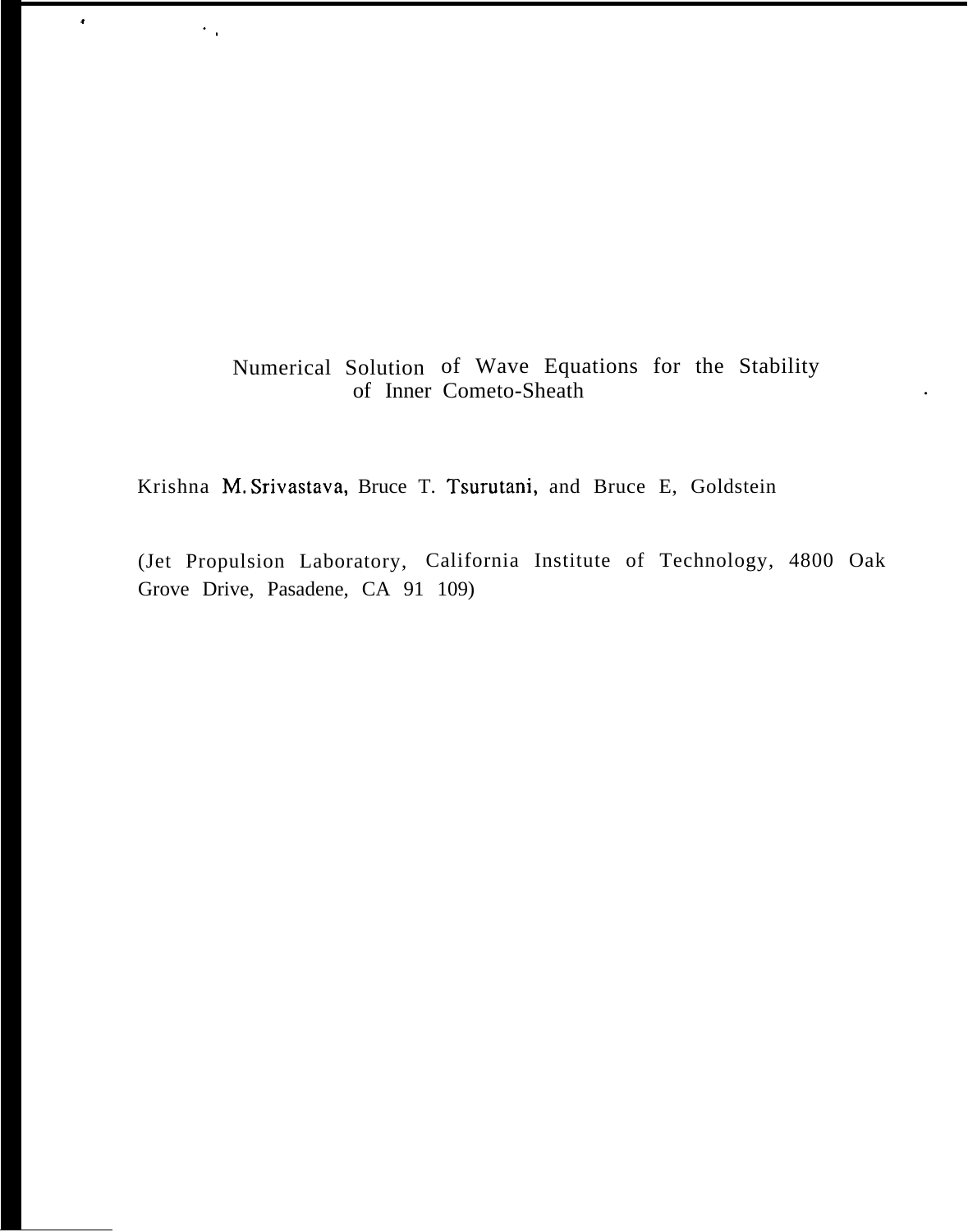### Abstract

Numerical solution of the MHD wave equations for stability of the " cometary sheath determined by the balance between the inward Lorentz body force and the outward ion-neutral drag force is obtained by using a two-point boundary value method, The eigenvalues and the eigenfunctions are obtained numerically by treating the cometary inner-sheath 'as a layer of finite thickness, bounded by the contact surface, i.e., the diamagnetic cavity boundary. The magnetic field structure discovered in the ionosphere of comets Halley and Giacobini-Zinner is found to be unstable. The effects of finite plasma pressure, dissociative recombination and mass loading due to photoionization are found to be stabilizing but are unable to quench the instability completely. It is also found that the higher the neutral production rate the lesser is the growth rate for the instability.

.

Subject Headings: Comets, MHD Stability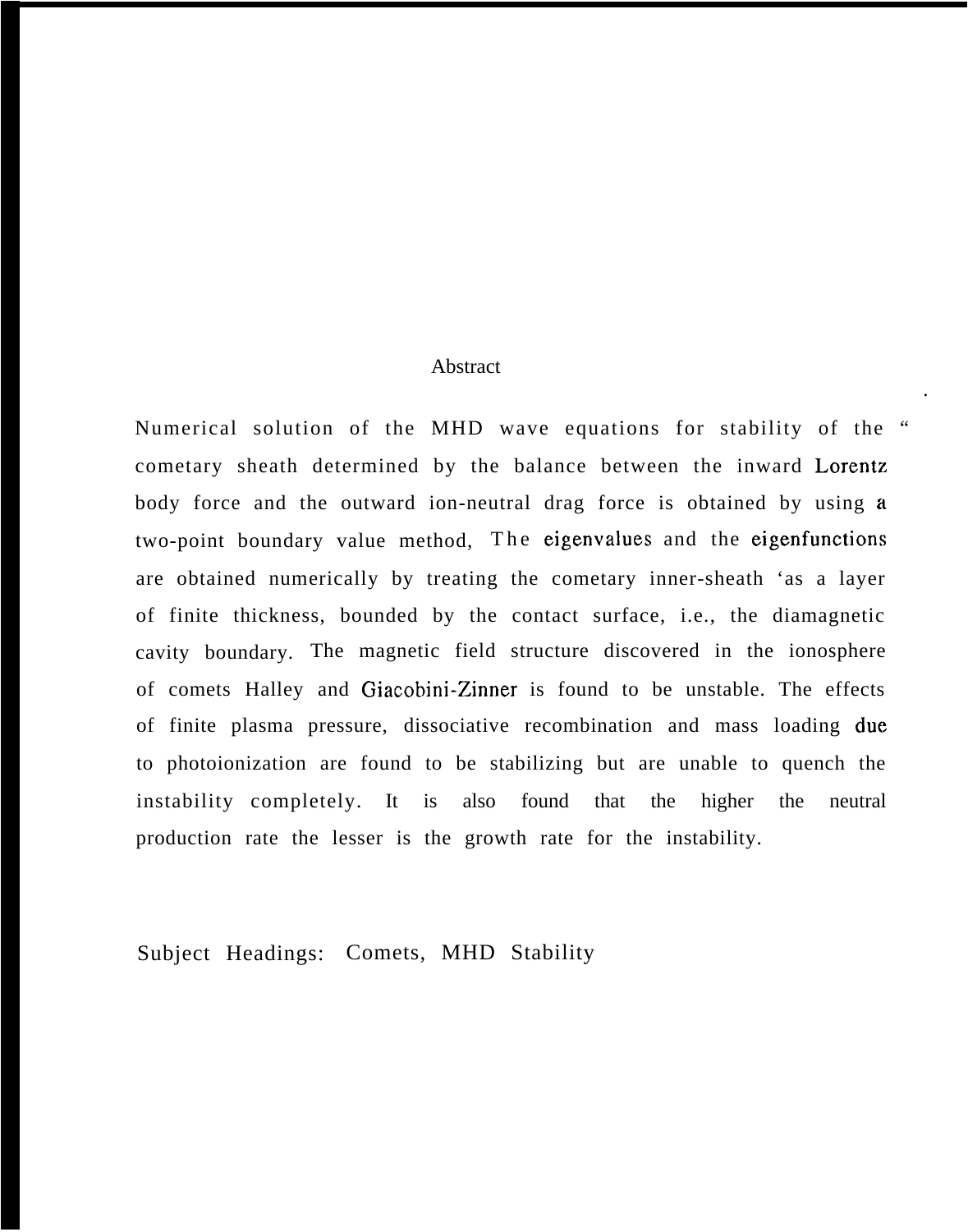## 1. Introduction:

Various cometary boundaries are classified into three categories: i) cometary dynamical boundaries, ii) solar wind and IMF boundaries, and iii) transient boundaries. The dynamical boundaries are the permanent features of cometary plasma environment. The plasma in the inner coma of the comet Halley was observed by the Giotto, Vega and ICE to be almost stationary and of cometary origin. The ionosphere was detected by the thin layer of about 25 km thickness. The magnetic field exhibits a maximum of about 50-60 nT thousands of kilometers away from the stagnation region encountered by the Giotto (Neubauer et al., 1986). The magnetic field drops from 20 nT to nearly zero on cavity surface within a magnetometer as a field free diamagnetic cavity deep within this ionopause (cavity surface designated as  $CS$ )  $\sim$  4600 kms from the nucleus. The formation of such a cavity surface can be explained by considering the balance between the inward Lorentz J X B body force and the outward ion- neutral drag force exerted on the plasma element (Cravens, 1986; Ip and Axford 1982, 1987, 1990).

.

cavity surface (ionosphere) is performed by taking it as an inhomogeneous plasma, density inversely proportional to the distance from the nucleus The stability analysis of a thin layer of cometary plasma surrounding the and magnetic field determined by the balance between the outward ionneutral drag force and the inward magnetic stress. The stability analysis of the cometary ionosphere/ion opause was performed by Ershkovich et al., (1989) and Mckenzie et al., (1990) using (JWKB) approximation. Certain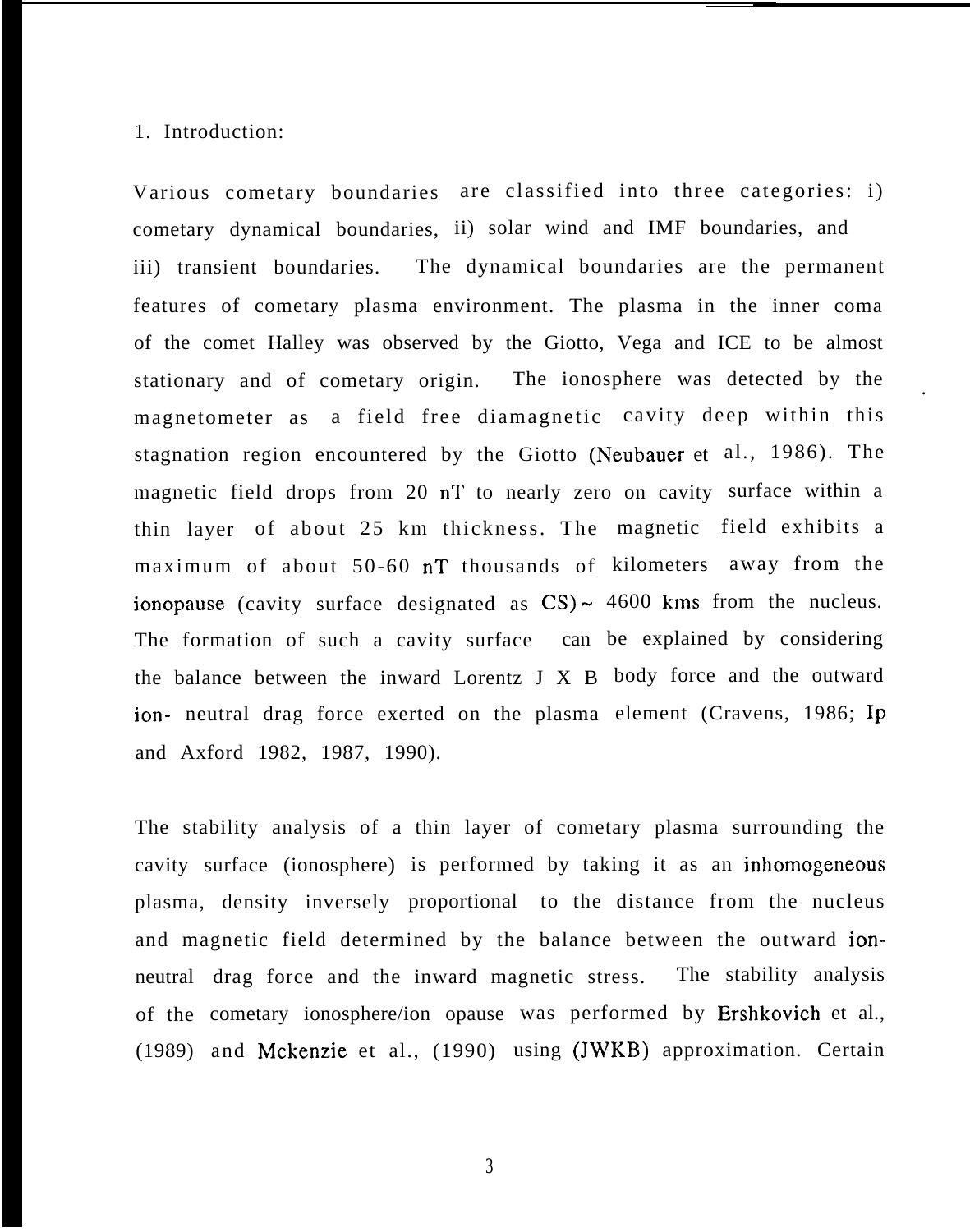limiting cases of the wave equa ions were studied under the slow variation approximation.

In this paper, we present numerical solutions of the wave equations derived in the above two papers by considering the cometary inner sheath as a layer of finite thickness bounded by the ionopause on the inner side. The equations are solved in the general case for certain realistic parameters for comets Halley and Giacobini-Zinner by using a two-point boundary value method. The eigenvalues and the eigenfunctions are shown in figures (1)-(7). Our results indicate that the cometary sheath is linearly unstable to perturbations of certain wavelengths. The photoionization, recombination and plasma pressure have the effects of stabilizing the boundary, but the instabi ity still persists for certain wave numbers.

The paper is organized as follows: In section 2 we present the linearized non-dimensional MHD equations suitable for numerical computation as a two point boundary value problem. Computational procedure is described in section 3, and results are discussed in section 4. A summary of results and concluding remarks are given in section 5.

2. Basic Equations Governing the Stability:

2.1 The Configuration:

The magnetic field structure is derived following the Ip and Axford model which assumes that the plasma inertia and pressure are negligible. Thus, the balance between the magnetic stresses acting on the plasma element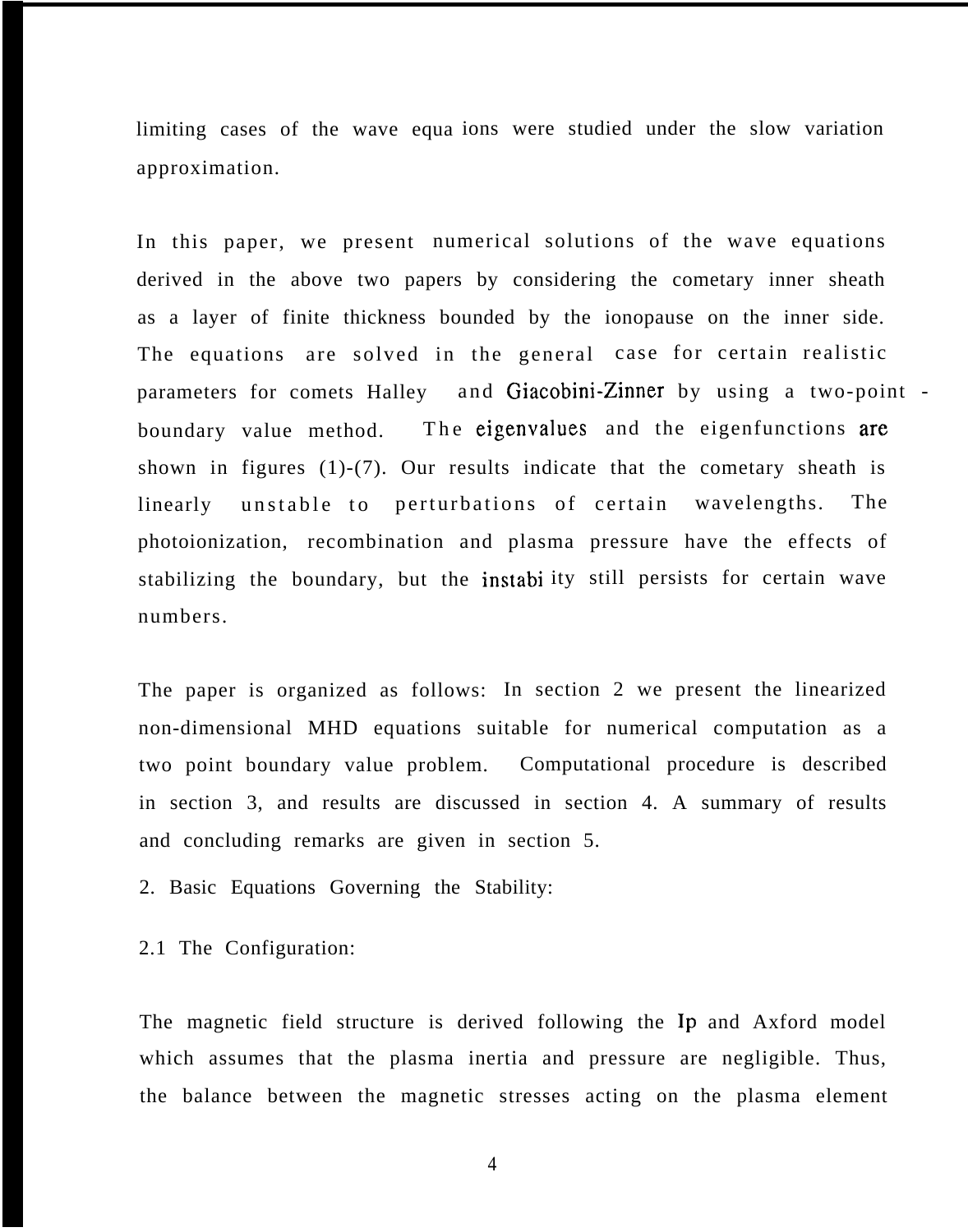and the ion-neutral friction determines the equilibrium structure of the magnetic field. The density is assumed to be inversely proportional to a power of the distance from the nucleus and is taken as

 $\bullet$ 

$$
n_i = n_{io} \t(r/L)^s \t(1)
$$

where L is some radial scale length, r is the distance from the nucleus and s is the power law index. The magnetic field is given (Ershkovich et al., (1989)) by:

B. 
$$
B_m = \left(\frac{2}{s+1} \left(\frac{r_m}{r}\right)^{1-a} - \frac{1-s}{1+s} \left(\frac{r_m}{r}\right)^2\right)^{1/2}, -1 < s < 1
$$
 (2a)

$$
B_{0/B_m} = \frac{r_m}{r} \left( 1 + 2 \ln \left( \frac{r}{r_m} \right) \right)^{1/2}, \text{ for } s = -1
$$
 (2b)

where B. and  $B<sub>m</sub>$  denote the magentic field and the maximum magnetic field at distances r and  $r_m$  from the nucleus. The subscript O refers to background equilibrium quantities.

The magnetic field vanishes at the ionosphere at a radial distance from the nucleus

$$
r_0 = r_m \left(\frac{1-s}{2}\right) \frac{1}{1+s}, \quad s \neq -1
$$
 (3a)

$$
r = r_m \exp(-1/2)
$$
, for  $s = -1$  (3b)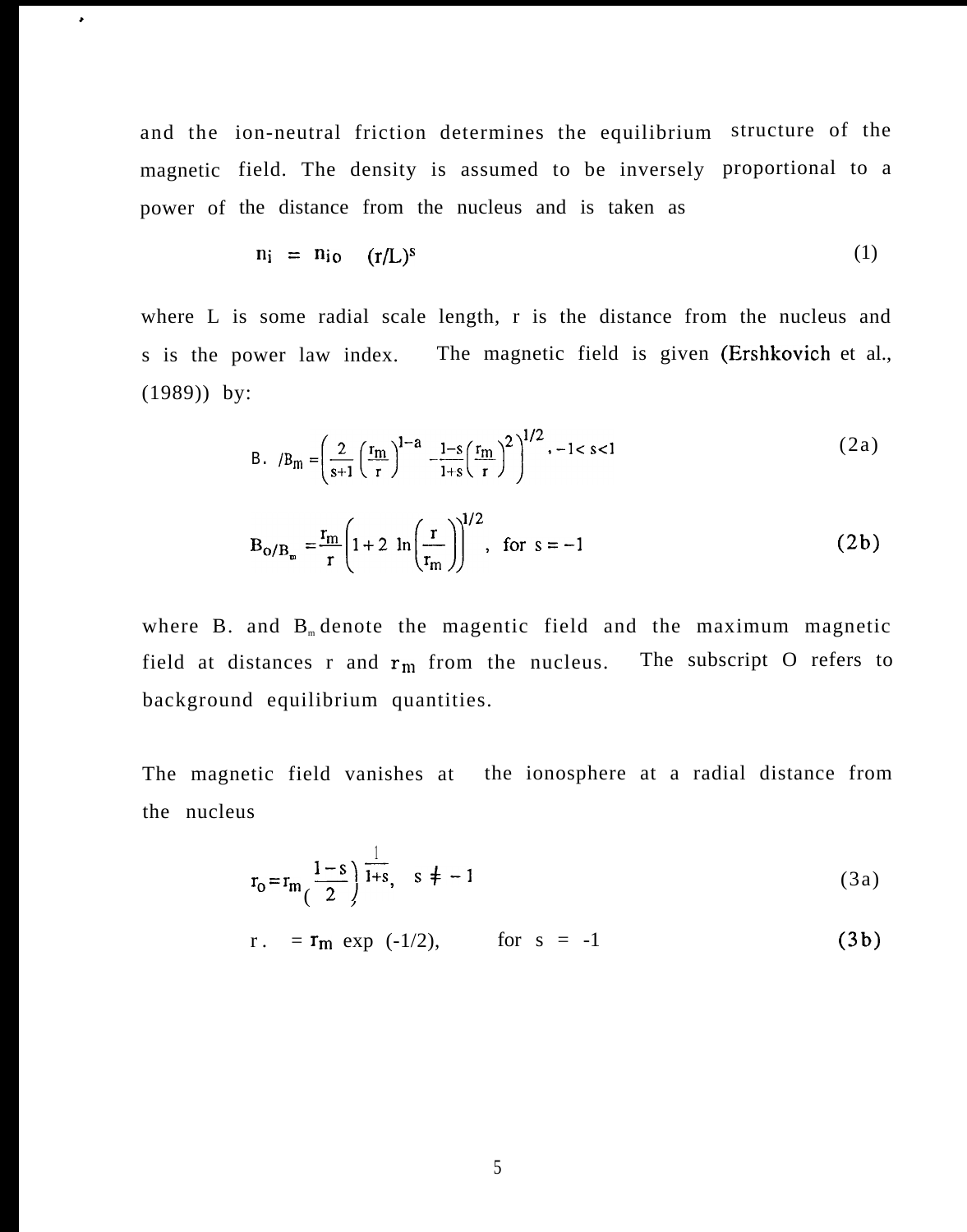### 2.2 Wave Equations for a cold plasma:

The stab lity analysis is made by taking a planar geometry. T h e equilibrium magnetic field is assumed to be directed along the z-axis and varies in the x-direction. The neutral gas flows along the x-direction, The equilibrium stress balance equation is given by:

$$
\frac{1}{\text{po}} \frac{\text{dPo}}{\text{dx}} = v_0 V_n - V_a^2 / R \tag{4}
$$

where P. =  $B_0^2/2 \mu_0$ ,  $V_a^2 = B_0^2/\mu_0 \rho_0$ , and  $V_a^2$  / R represents' magnetic tension,  $v_0 = v + \frac{\delta \rho_n}{n}$  and  $V_n$  is the neutral gas velocity. Po

The equilibrium plasma density  $\rho_0$  is assumed to be determined by the photochemical equilibrium, (neglecting convection) viz.,

$$
\alpha \rho_0^2 / M_i = \delta \rho_n \tag{5}
$$

where  $\alpha$  is the dissociative recombination rate, and  $\delta \rho_n$  is the photoionization rate and  $M_i$  is the ion mass of water group ions. The equilibrium density of cometary ions in the ionosphere of comet Halley is taken as 3000 cm<sup>-3</sup> for an electron temperature Te  $\approx$  300 K, (Ip et al. 1987)  $\alpha \equiv 7 \times 10^{-7}$ , and  $\delta \equiv 10^{-6}/s$ 

The stability analysis is restricted o twist-free perturba ions, i.e.,  $\underline{B}$  grad  $\underline{B}$ . is neglected. Following the usual procedure for the derivation of the linearized stability equations, we arrive at the following two-wave equations: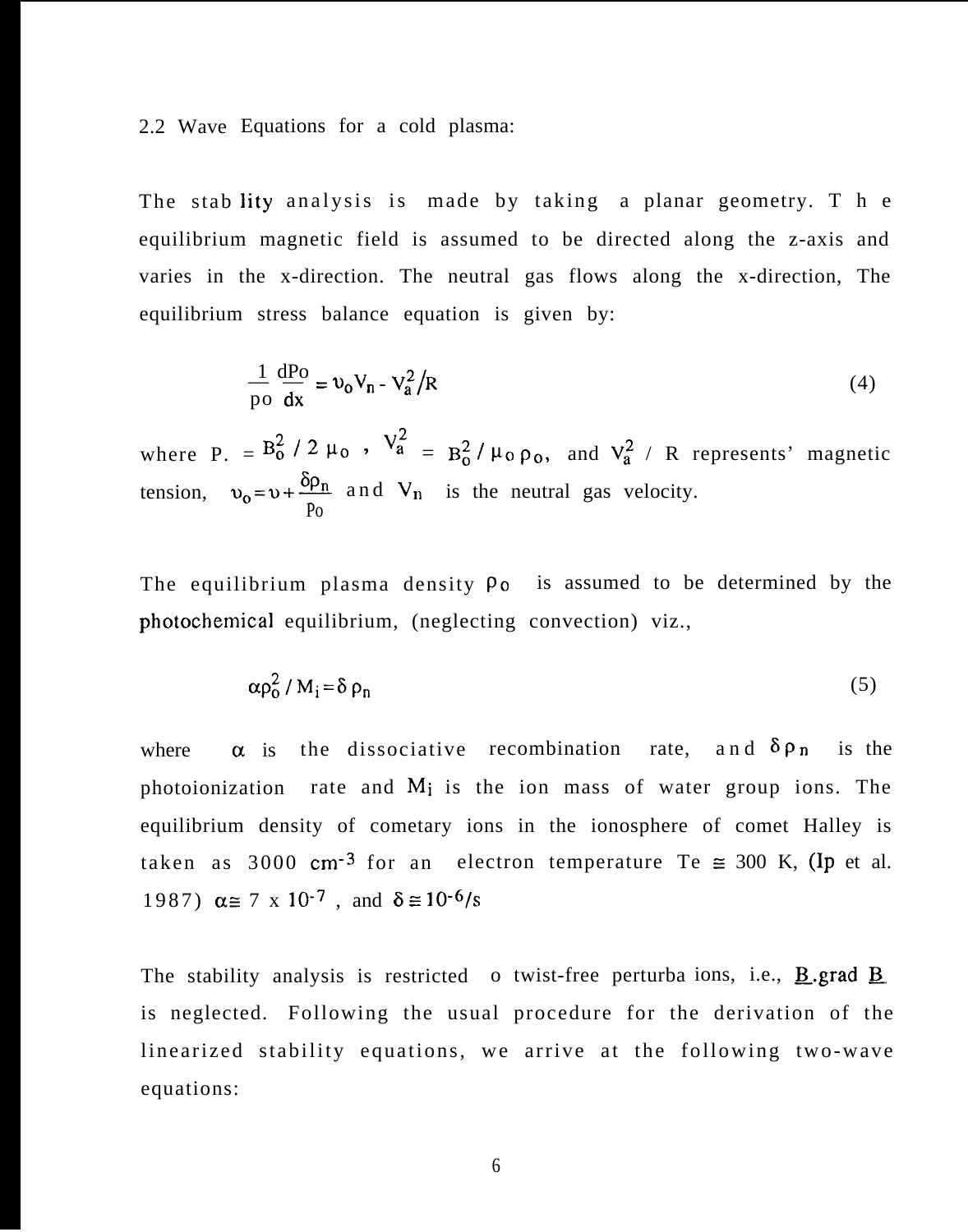$$
\left[ \left( \frac{\partial}{\partial t} + \beta \right) \left( \frac{\partial}{\partial t} + \nu_o \right) + N^2 \right] q = \frac{g}{V_a^2} \frac{\partial p_m}{\partial t} - \left( \frac{\partial}{\partial t} + \beta \right) \left( \frac{\partial}{\partial x} \frac{2}{R} \right) p_m \tag{6}
$$

$$
\left[\frac{\partial^2}{\partial y^2} - \frac{1}{V_a^2} \frac{\partial}{\partial t} \left(\frac{\partial}{\partial t} + \nu_o\right)\right] p_m = \left(\frac{\partial}{\partial t} + \nu_o \right) \left(\frac{\partial}{\partial x} - N^2\right) q
$$
\n(7)

where

$$
g = \nu V_n
$$
,  $q = \rho_0 u$ ,  $p_m = \frac{\overline{B} \rho \cdot \overline{B}}{\mu \rho}$ , and (8)

$$
\frac{N^*}{g} = \frac{1}{\rho o} \frac{dpo}{dx} - \frac{1}{Bo} \frac{dBo}{dx}, \quad \beta = \frac{aPo}{M_i}
$$
 (8)

In the above, V. =  $v + \beta/2$ , and pm and q are perturbations in magnetic pressure and particle flux along x.

Assuming that perturbations in all physical quantities vary as

$$
Q(x,y,t)=Q(x) \exp(iky - i\omega t) \tag{9}
$$

and using the following non-dimensional quantities

$$
\omega^* = \frac{\omega}{\Omega_i}, \quad \tau = \Omega_i t, \quad k^* = kL, \quad y^* = \frac{y}{L}, \quad x^* = \frac{x}{L}
$$
  

$$
q^* = \frac{q\Omega_i L}{P_{m0}}, \quad p_m^* = \frac{P_{m1}}{P_{m0}}, \quad V_a^{*-2} = gL / V_a^2, \quad v_0^* = v_0 / \Omega_i
$$
 (10)

where L is a characteristic scale length,  $P_{m0}$  is equilibrium magnetic pressure and  $\Omega$  i is the ion gyration frequency, the non-dimensional forms of equations (6) and (7) dropping asterisks suitable for numerical solution can be written in the form: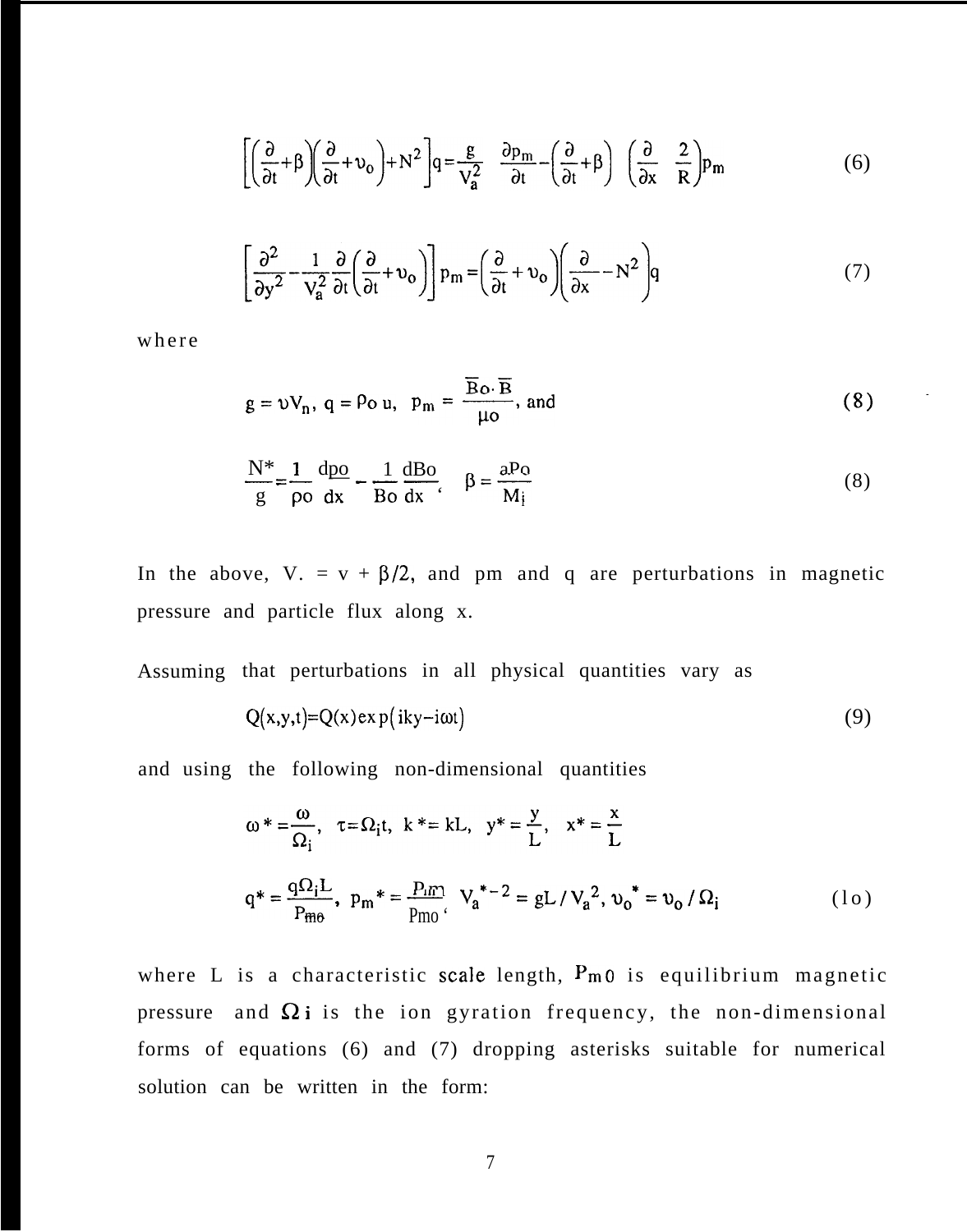$$
\frac{dp_m}{dx} = \frac{-i\omega}{\left[\sqrt{a^2(\beta - i\omega)}\,E\right]}^2 P_m \left[\sqrt{v_{0-i\omega} + \frac{N^2}{\beta - i\omega}},\right] q
$$
\n(11)

$$
\frac{dq}{dx} = \left[ \frac{k^{2}}{v_0 - i\omega} + \frac{i\omega}{gV_a^2} \right] P_m + \frac{N^2}{g} q \tag{12}
$$

# 2.3 Wave Equations for a Warm Plasma:

The corresponding set of non-dimensional equations for a warm plasma. i.e., including the plasma pressure and appropriate energy equations are (using the same non-dimensional quantities as given in (10) and dropping asterisks)

$$
\left(\frac{\partial^2}{\partial t^2} + b\frac{\partial}{\partial t} + c\right) \left(\frac{\partial}{\partial t} + v_o\right) + N^2 \left(\frac{\partial}{\partial t} + \beta_e\right) q
$$
\n
$$
= \left[\frac{g}{\nu a^2} \frac{\partial}{\partial t} \left(\frac{\partial}{\partial t} + \gamma \alpha\right) - \left(\frac{\partial^2}{\partial t^2} + b\frac{\partial}{\partial t} + c\right) \frac{\partial}{\partial x}\right] p_t \tag{13}
$$
\n
$$
\left[\left(\frac{\partial^2}{\partial t^2} + b\frac{\partial}{\partial t} + c\right) \frac{\partial^2}{\partial y^2} - V_p^{-2} \frac{\partial}{\partial t} \left(\frac{\partial}{\partial t} + v_o\right) \left(\frac{\partial}{\partial t} + \beta\right) \bullet \left(\frac{\partial}{\partial t} + \gamma a\right)\right] p_t
$$
\n
$$
= \left(\frac{\partial}{\partial t} + v_o\right) \left[\left(\frac{\partial^2}{\partial t^2} + b\frac{\partial}{\partial t} + \gamma c\right) \frac{\partial}{\partial x} - \frac{N^2}{g} \left(\frac{\partial}{\partial t} + \beta\right) \left(\frac{\partial}{\partial t} + \beta_e\right)\right] q \tag{14}
$$

where

$$
\beta^* = \beta / \Omega_i, \ \beta_c^* = \frac{\beta e}{\Omega_i} = \frac{\gamma \alpha}{\Omega_i} \cdot \frac{V_a^2}{V_p^2} \cdot \frac{N_m^2}{N^2}, \ \alpha^* = \frac{\alpha}{\Omega_i} = \beta^* / 2
$$
  

$$
V_r^{*^2} = (V_a^2 + c_i) / (L^2 \Omega_i^2), \ N^{*^2} = N^2 / \Omega_i^2
$$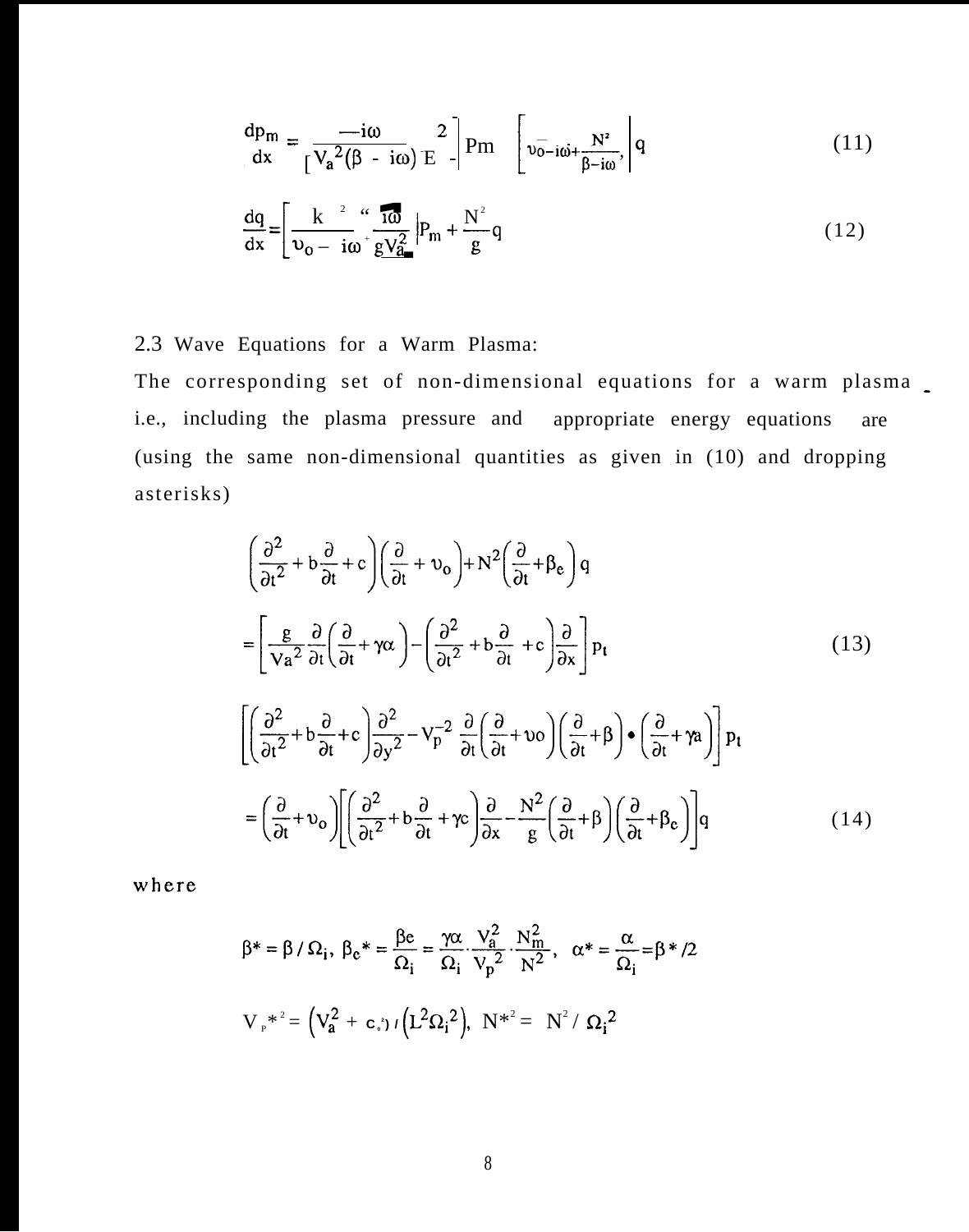$$
b^* = \frac{\alpha^* + (\gamma \alpha^* + \beta^*)C_1^2}{1 + C_1^2}, \quad C_1^2 = V_a^2 / c_0^2
$$
\n
$$
C^* = C_1^2 \gamma \alpha^* \beta^* / (1 + C_1^2)
$$
\n(15a)

N and  $N_m$  are the Brunt-Vaisala frequencies,

$$
\frac{N^2}{g} = \frac{1}{p} \frac{dpo}{dx} \quad -\frac{1}{\rho o V_p^2} \frac{dp_{lo}}{dx}, \qquad g = vVn,
$$
\n(15b)

$$
\frac{N_m^2}{g} = \frac{1}{p_0} \frac{dP_0}{dx} + \frac{1}{\rho_0 V_{ao}^2} \frac{dp_{go}}{dx}
$$
 (15c)

¶<br>∤ Here, Vp, is the fast magnetosonic speed and  $\cos \frac{fPg_0}{g}$  is the sound speed. Po

Assuming as usual that all perturbations have the form as given in Eq. (9), we can rewrite Eqs. (13) and (14) in the following form suitable for numerical computation:

$$
\frac{dp_t}{dx} = \left( i\omega + v_0 + \frac{N^2(\beta e - i\omega)}{(\omega^2 + ib\omega - c)} \right) q + \frac{g}{V_p^2} \cdot \frac{\omega^2 + i\omega\alpha\gamma}{\omega^2 + ib\omega - c} p_t
$$
\n
$$
\frac{d}{dx} q = \left[ -\frac{k^2}{(i\omega - v_0)} \frac{i\omega(\beta - im)(ycx - ice)}{(\omega^2 + ib\omega - c)} \right] p_t \frac{N^2}{g} \frac{(\beta e - i\omega)(\beta - i\omega)}{w^2 + ib\omega - c} q \tag{17}
$$

The background equilibrium quantities, viz.,  $V_a^2$ ,  $N^2$ ,  $\beta$ ,  $\beta$ , b, and c are calculated using the density and magnetic field distributions given in Eqs. (1) and (2b).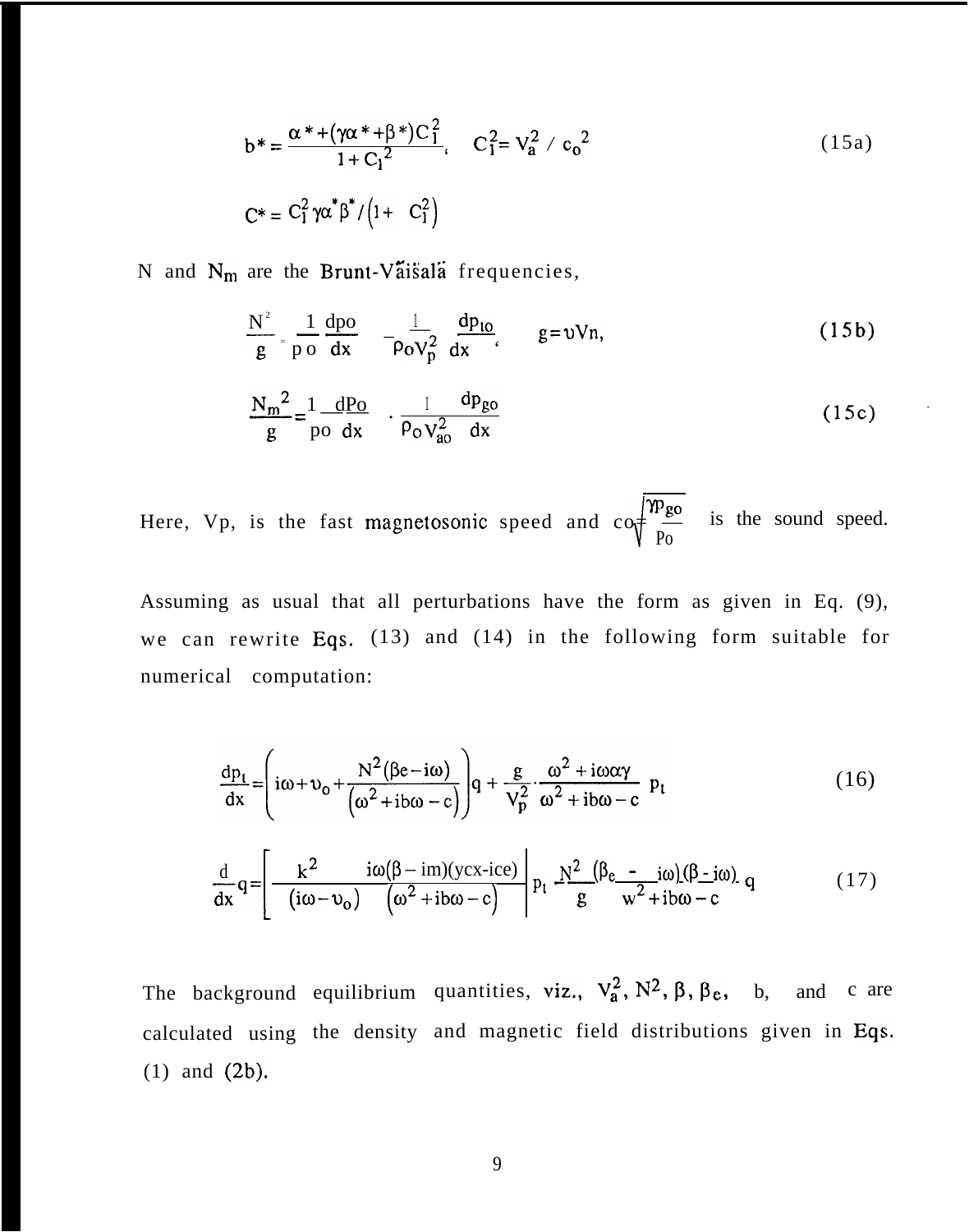# 3. Numerical Procedure:

Equations (9), (10), and (16), (17) are solved numerically as an eigenvalue problem by using a two-point boundary value method. They are written in the form:

$$
DZj - \sum_{m=1}^{2} A_{jm} Z_m = 0, j = 1,2; m = 1,2
$$
 (18a)

$$
Z_1 = p_m =
$$
, and  $p_t = 0$  at  $x = 0$ , (18b) -

$$
Z_1 \to 0 \text{ as } x \to \infty \tag{18c}
$$

 $x = x_c$  defines the exterior edge of the boundary layer and  $p_t = p_m$ +  $p_g$ , the perturbation in total pressure.  $A_{im}$  is the coefficient matrix. Outside the boundary layer solutions of Eqs, (18) are written in the form

$$
Z_{j} = \sum_{k=1}^{2} G_{jk} \exp(\lambda_{k} x), j = 1, 2
$$
 (19)

where  $C_{jk}$  is the fundamental matrix. The characteristic roots of the matrix,  $A_{im}$  are  $\lambda_1$  and -12, which are obtained numerically.

As the solutions are bounded as  $x \rightarrow 00$ , the eigenvalues with positive real parts, viz.,  $\lambda_1$  must be discarded, thereby leaving only one linearly independent, exponentially decaying solution. The eigenvalues and the eigenfunctions are obtained with the help of a computer code ( Scott and Watts, 1 977). This method of evaluating eigenvalues and eigenfunctins has been widely and successfully used (Nayfeh, 1981; Floryan and Saric,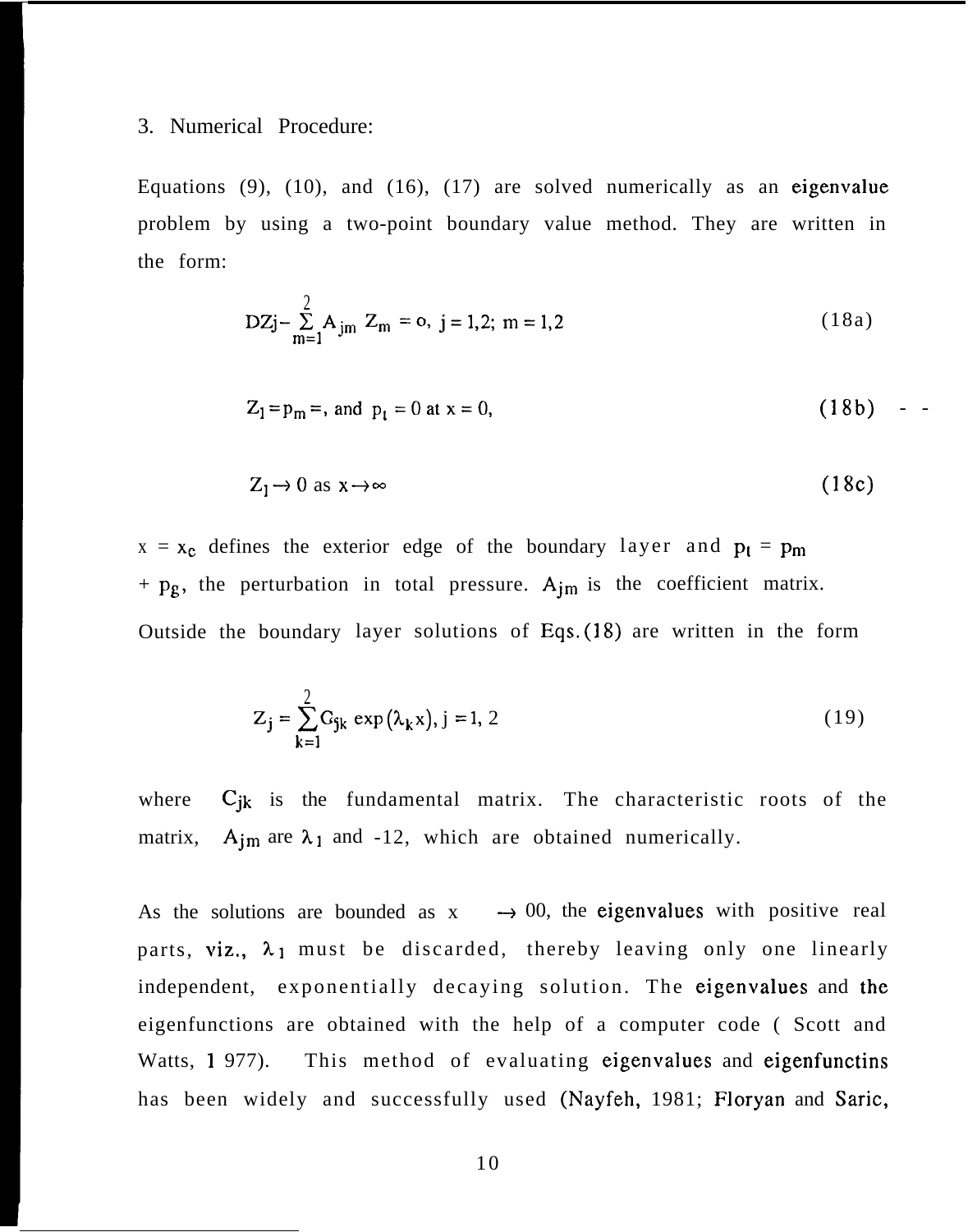1982, Srivastava and Dallmann, 1987 and references therein). For chosen values of  $\mathbf{\omega}_r$  and k, an estimate of  $\mathbf{\omega}_i$  is made. The known solutions at  $x =$ xc are used as the initial conditions and the integration is performed from  $x = x_c$  to zero. In case the computed solution does not satisfy the boundary conditions at  $x = 0$ ,  $\omega_i$  is incremented by using a Newton-Raphson scheme. The process is repeated until the boundary conditions at  $x = 0$  are satisfied to within a specified accuracy. The eigenvalues of the adjoint problem are the same as those of the basic problem.

The boundary conditions at  $x = x_e$  are obtained by writing Eqs. (18) in the form:

$$
D Z = A_{\infty} Z
$$
 (20)

where A is the matrix for  $x = xc$  and the bold letters denote matrices. The characteristic roots with positive real parts lead to growing solutions. Hence, the eigenvalues with positive real parts must be discarded, thereby leaving only one linearly decaying solution. To achieve this, we consider the general solution obtained by superposition of fundamental solutions. We write,

$$
Z = C b \tag{21}
$$

The fundamental matrix C is a matrix containing no terms in x. Inverting system (21 ), we obtain

$$
C^{-1}Z = b \tag{22}
$$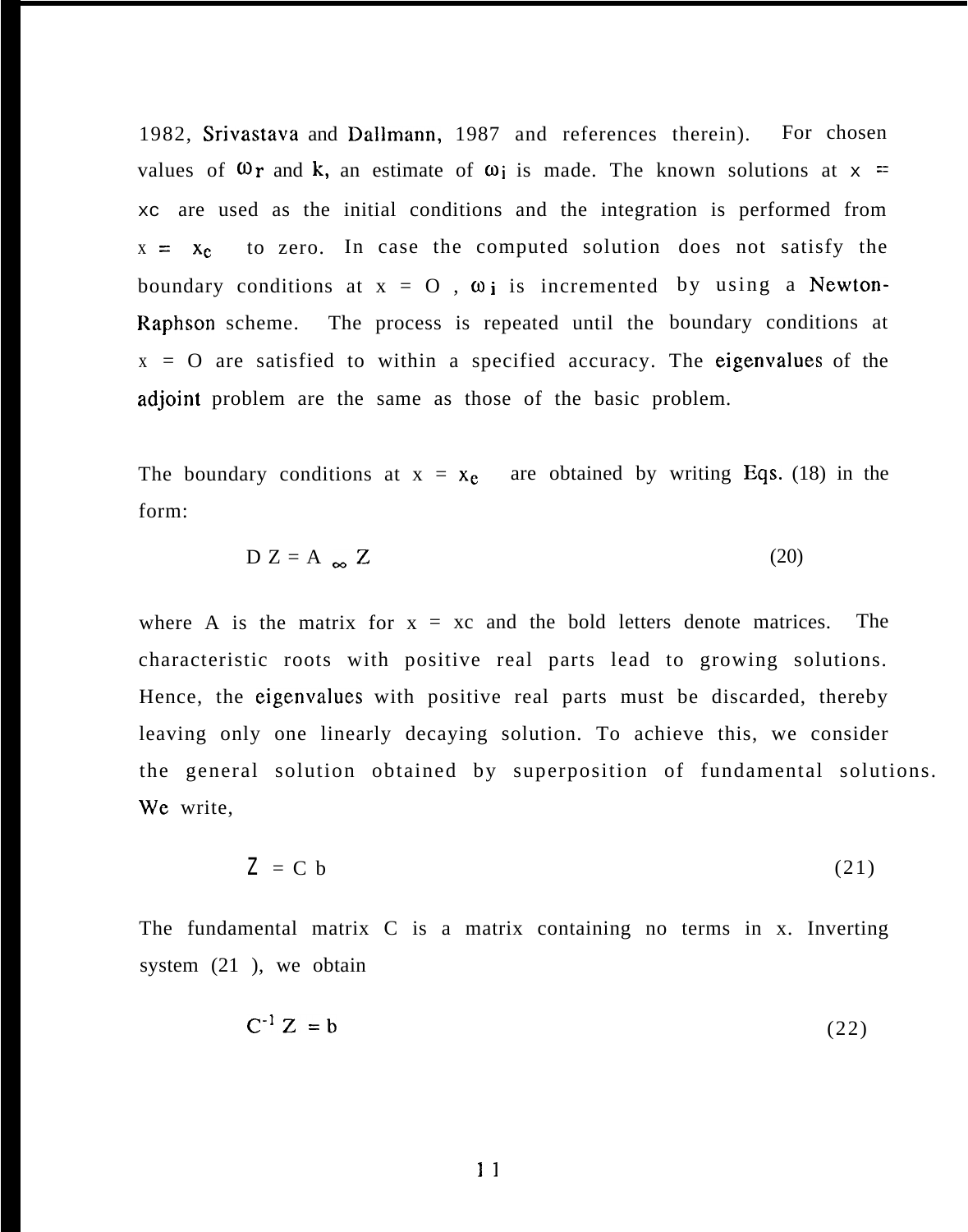The asymptotic boundary conditions require that  $b = 0$ . By reducing matrix A  $\infty$  to a Jordan canonical form with the help of a similarity transformation  $J = P J A_{\infty} P$ , and by using the concept of adjoint system, we obtain the boundary conditions for the adjoint system as

$$
S^* Z^* = 0, \quad \text{at } x = x_c \tag{23}
$$

where  $S^*$  consists of the last row of  $\overline{PT}$ , P is the similarity transformation matrix and  $\mathbf{P}^T$  is its transpose.

The boundary conditions at  $x = x_c$  for the basic system are

$$
T Z = 0 \tag{24}
$$

where T consists of the last row of  $P^{*T}$ ,  $P^{*}$  is the complex conjugate of P and  $P^{\ast T}$  is its transpose,

# 4. Results with Application to Comets:

The plasma parameters chosen for numerical computations have been selected to refer to both comets Giacobini-Zinner and Halley. The physical parameters for comet G-Z are:  $r_m = 7600$  km, and r. = 4600 km which, respectively, give distances at which the magnetic field has maximum and minimum values  $(B_{max} \cong = 60 \text{ nT}, B_{min} = 0,$  Ip and Axford, 1990).  $N_n$ , the number density of neutrals  $\approx 2.2 \times 10^5$  cm<sup>-3</sup> with the total sublimation rate  $Q \approx 3x10^{28}$  molecule s<sup>-1</sup> and  $V_n \approx 0.9$  km s<sup>-1</sup>, v the ion neutral collision frequency  $\approx 6 \times 10^{-3}$  s<sup>-1</sup>,  $\alpha$ , the dissociative recombination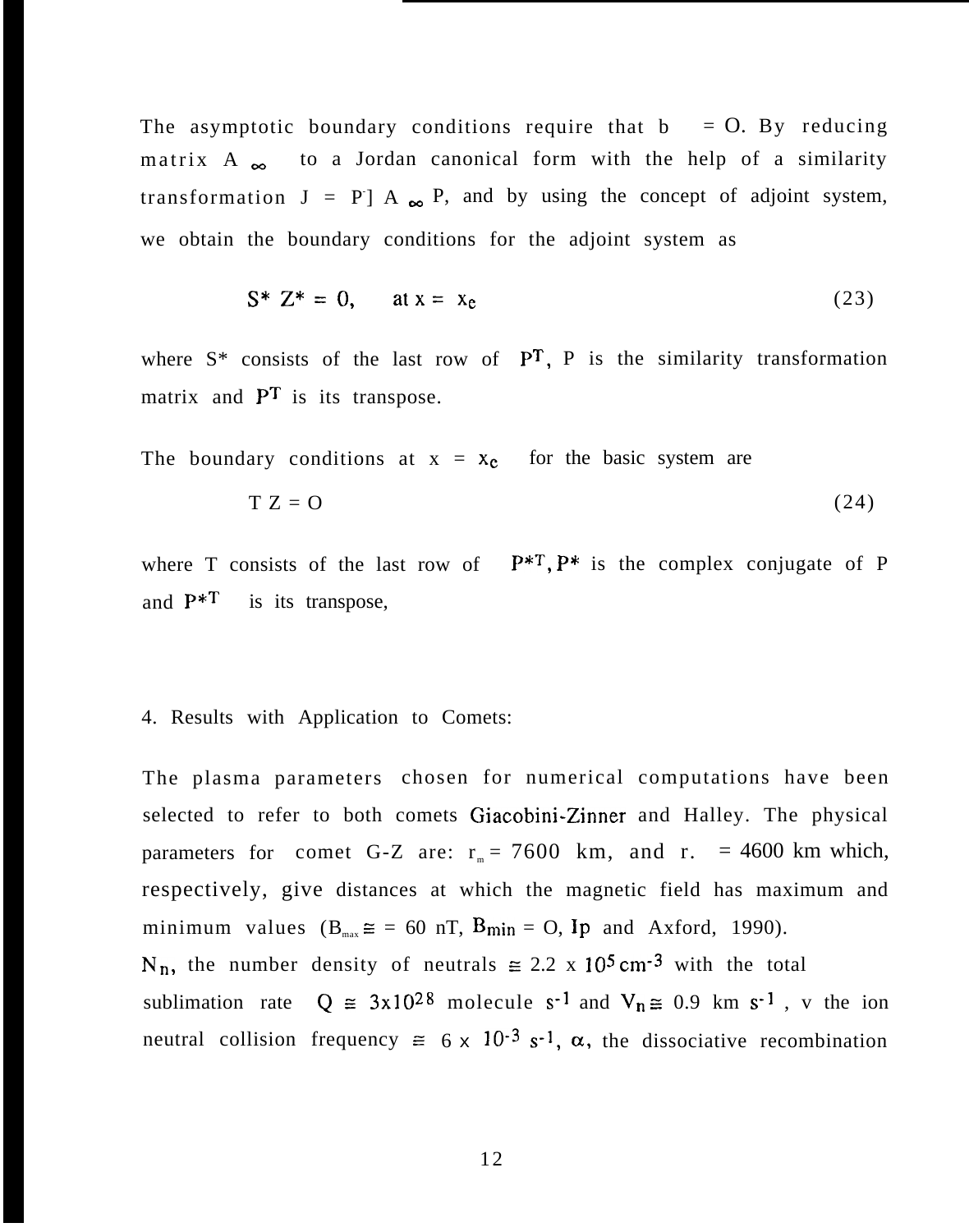rate taking account of the dependence on ion and neutral densities is  $\approx 7$ x 10<sup>-7</sup> (300/  $T_c$ )<sup>1/2</sup> cm<sup>3</sup>/s (Mendis et al., 1985) where  $T_c$  is the electron temperature. For  $T \sim 300$  K (Ip et. al., 1987),  $\alpha$  comes out to be 7 x 10<sup>-7</sup>  $cm<sup>3</sup> s<sup>-1</sup>$ . Assuming photochemical equilibrium Eq. (5) gives  $n_{io} \sim 600$  cm- <sup>3</sup> for  $\delta \sim 10^{-6}/s$ .

The background physical parameters corresponding to comet Halley in which the number density varies inversely as the distance from the nucleus are:

the sublimation rate  $Q \approx 3x10^{28}$  molecule s<sup>-1</sup>,  $V_{n} \approx 0.9$  km s<sup>-1</sup>, the number density of neutrals  $\approx 5.5$  x 10<sup>6</sup> cm<sup>-3</sup>,  $\alpha = 3.8$  x 10<sup>-7</sup> cm<sup>3</sup> /s for  $T_e$  = 300 K, and  $n_{i0}$  = 3000 cm<sup>-3</sup>. With this plasma number density,  $B_m$  $\sim$  50 nT at r = 8400 km. Thus  $r_m = 8400$  km,  $r_0 = 5095$  km,  $\beta$ H = 5x  $\beta$ of G-Z and V. =  $7.5 \, 10^{-3} \, \text{s}^{-1}$ .

The non-dimensional background physical quantities are given by

$$
\beta \equiv 0.02/(x + x_0) \tag{25}
$$

 $\beta$ Halley $\cong$  5x  $\beta$ G-Z (25a)

$$
x = \frac{r - r_c}{L}, \quad x_c = \frac{r_c}{L} \tag{26}
$$

$$
V_a^2 = \Omega_1^2 L^2 \cdot x_1 \cdot x_m \cdot x_{1n} \cdot V_{a.m}^2)
$$
 (27)

$$
N^2 = g / (x_1 \cdot x_m \cdot x_{1n})
$$
 (28)

$$
x_1 = (x + x_0)/x_m, x_{ln} = 1 + 2 ln x_1
$$
 (29)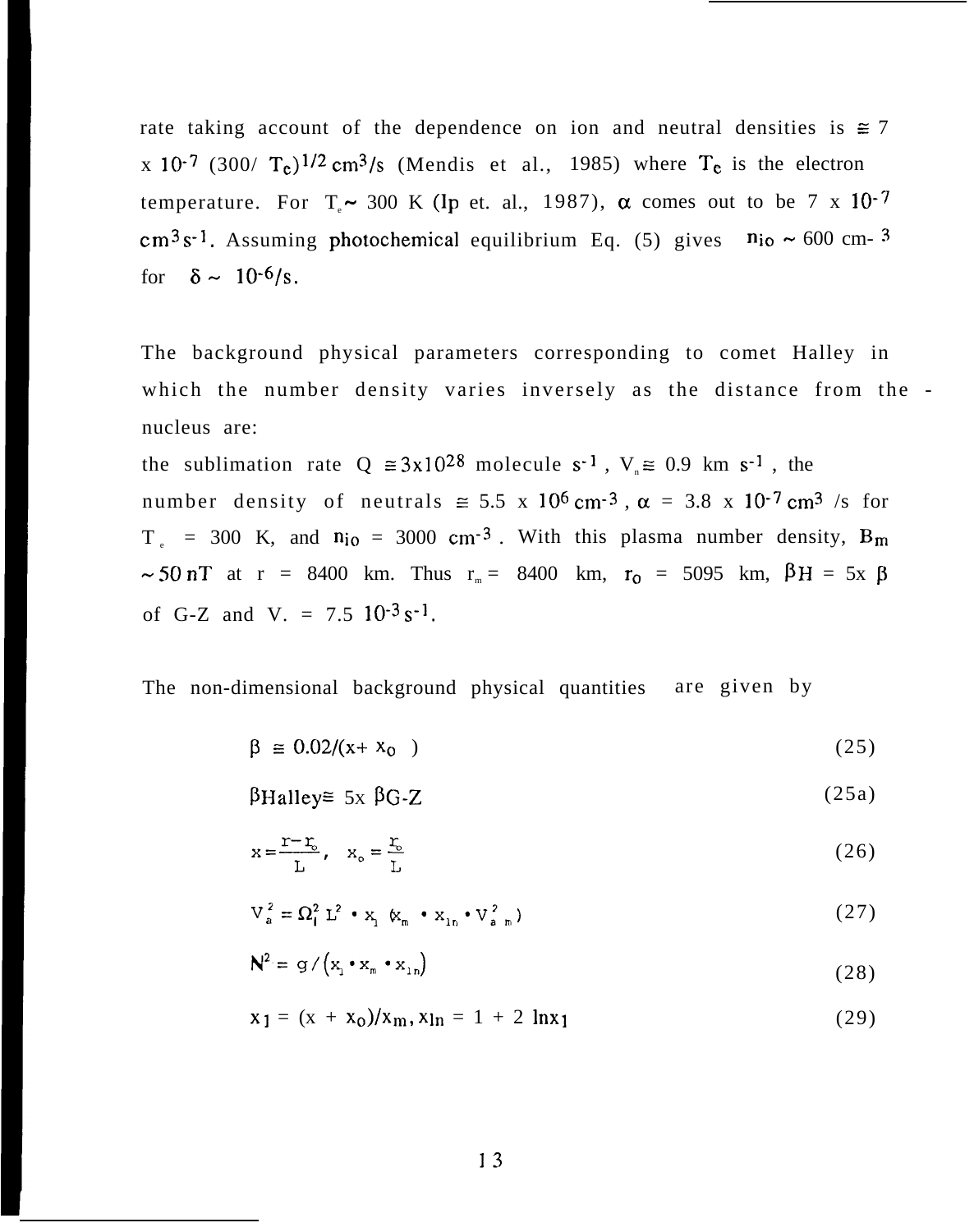where r is the distance from the nucleus,  $V_{am}$  is the reference Alfvén velocity . <sup>2</sup> $V_a^a$  and  $\beta$  are shown in Figs. (1 a, b). The corresponding non-dimensional quantities accounting for pressure effects are written from Eq. (15).

Using the above parameters, we have calcu ated the eigenvalues and the eigenfunctions as described in the preceding section. Computational results show that the cold ionosphere is unstable for a range of wave numbers: - 5.5 E-3 km-l to 3.2 E-3 km-l. Corresponding unstable wave length range is: found to be 1100 km to 200 km. In the case of cometary sheath where pressure effects are included, he range of unstable wave numbers reduces to: 9.6 E-3 km-]- 1.014 km-l The corresponding wavelength range for unstable waves is centered around 600 km which is in agreement with McKenzie et al. (1990).

Fig. (2) shows ( $\omega_i$ , k) relation for  $\beta = 0.02/(x+x_0)$ , and  $\beta = 0$  for comets Giacobini-Zinner and Halley (using (25a)). The top two panels of Fig. (2) show the  $(\omega i, k)$  relation for the cometo-sheath boundary at distances of 4620 km and 4650 km from the nucleus, The growth rates are larger by a factor of two for the boundary at 4620 km than for the boundary at 4650 km. This implies that deeper into the ionopause, growth rates increase sharply. The panel 3 from the top shows  $(\omega_i, k)$  relation for the comet G-Z when recombination is neglected. By comparing panels 2 and 3, it can be seen that the growth rates are larger in the absence of recombination. Panel 4 shows the  $(\omega_i, k)$  relation for the comet Halley. The growth rates are larger by a factor of 1.5 for the comet G-Z than the comet Halley due to its less production rate..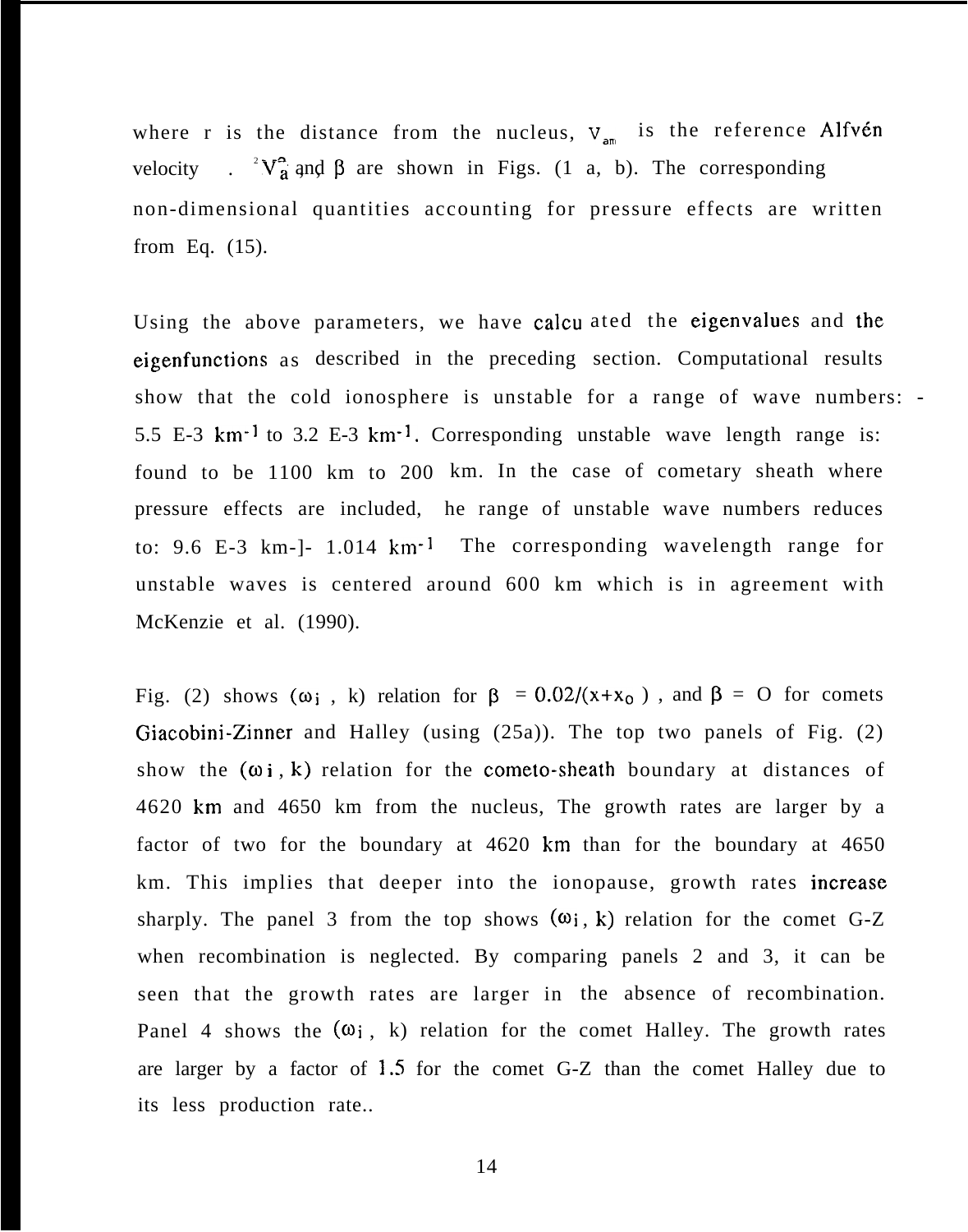Figs. (3a,b) show the eigenfunctions  $p_{mi}$  and  $q_i$  (perturbations in magnetic pressure and particle flux) for certain wave numbers for the case" of cold plasma. It can be seen from Fig. (3a) that perturbation in magnetic pressure goes to zero at the ionopause boundary which is a boundary condition imposed on the system. The perturbation in magnetic pressure increases with increase in wavelength, It is obvious from Fig. (3b) that perturbation in particle flux increases towards the ionopause boundary and is larger for perturbations of larger wavelengths.

Figs. (4a,b) show the corresponding basic quantities  $1/V_a^2$ ,  $N^2$ ,  $\beta$  and  $\beta_c$ modified by the plasma pressure as a function of the distance in km from the ionopause cavity boundary.

Fig. (5) shows the  $(\omega_i, k)$  relation for two sonic velocities, viz.,  $\sqrt{2}$ , and  $\sqrt{3}$ km/s. Curves labelled as 4 and 5 refer to the comet Halley and curves labelled as 1, 2, 3 refer to comet Giacobini-Zinner. It can be seen that growth rates for the cometo-sheath of comet Halley are smaller than the cometo-sheath of comet G-Z. Also they decrease with the increase in sound velocity.

Figs. (6a,b) and (7a,b) show the eigenfunctions  $p_{m,r}$ , Pmi and  $q_r$ ,  $q_i$  for certain wave numbers for  $C_0^2 = 2 \text{ km}^2 \text{ s}^{-2}$  ( $p_{m,r}$ ,  $p_{m,i}$ ,  $q_{r}$ ,  $q_{i}$  are the real and imaginary parts of perturbations in magnetic pressure and particle flux respectively) as a function of distance from the ionopause. It is noted from Figs. (6a,b) that perturbation in magnetic pressure has oscillatory nature. It goes to zero at the inner boundary of the cometo-sheath which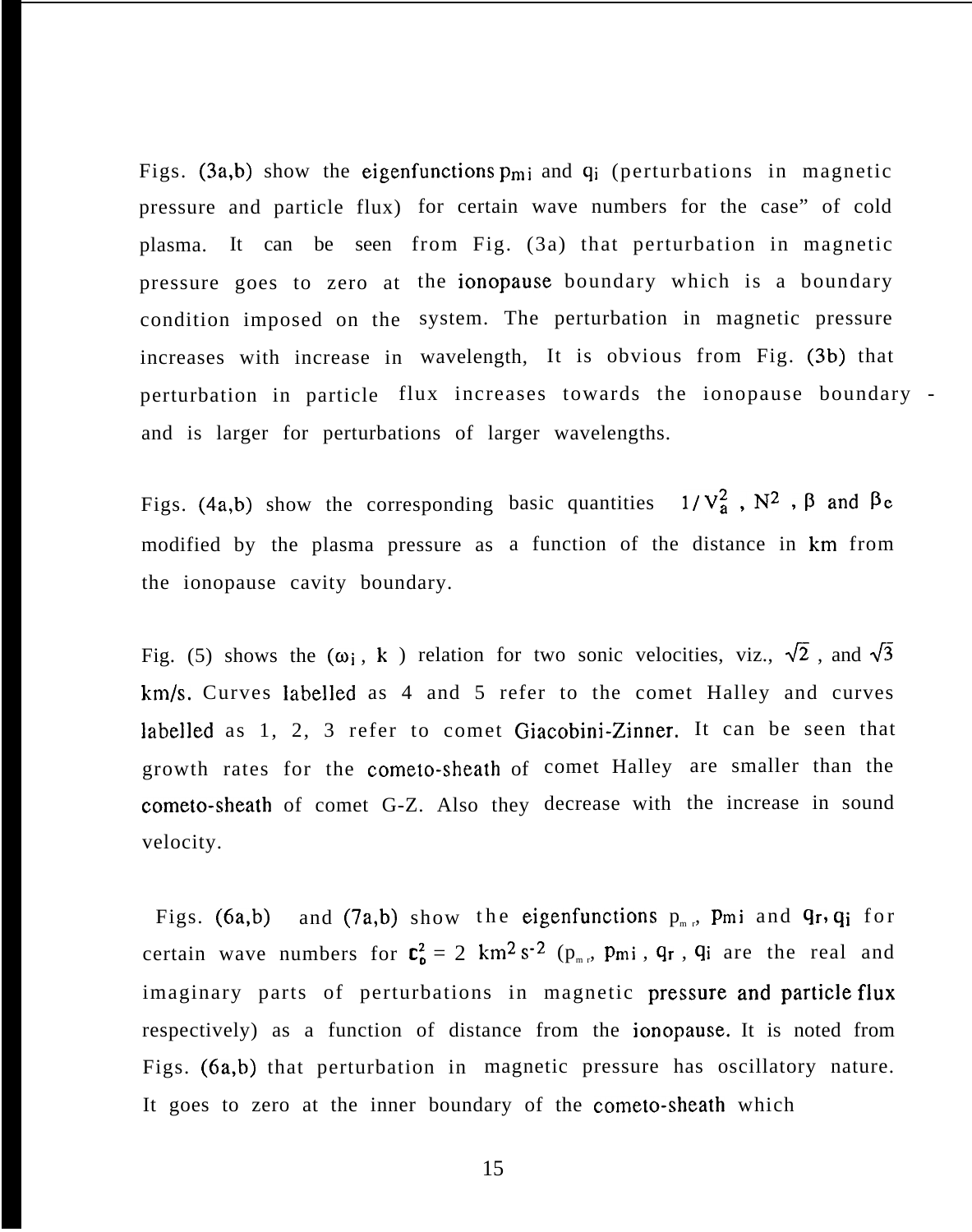is a boundary condition imposed on the system. Figs. (7a, b) show that perturbation in particle flux also has an oscillatory nature becoming maximum at the boundary.

It is found that the growth rates of linear instability decrease with increasing sound velocity. It can be seen from Figs. (2) and (5) that growth rates are larger if no recombination is accounted for, i.e. the ionosphere is destabilized as  $\beta$  decreases. The thickness of the ionopause transition layer is only  $\sim$  25 km (Neubauer, 1988). The deeper into the ionopause, the growth rates become larger due to the fact that hydromagnetic counterpart of square of the Brunt-V assala (Eckart, 1960) frequency, N2 (shown in Figs, (lb) and (4b)), is negative and increases sharply inside the ionopause transition increases. This implies that the growth rates decrease with increasing production rate of the neutrals. Also the greater the production rate the ayer. The growth rates also decrease if  $n<sub>i</sub>0$ , the plasma density more is the number density of neutrals and the plasma and consequently  $\beta$ increases and growth rates decrease. The growth rates for comet Halley are found to be smaller (due to its larger production rate) than for the comet Giacobini-Zinner.

5. Conclusions:

We have investigated the stability of the cometo-sheath by numerically solving the MHD wave equations for he cometary sheath determined by the balance between the inward Lorentz body force and the outward ion-neutral drag force using a two-point boundary value method. The main conclusions of the study are: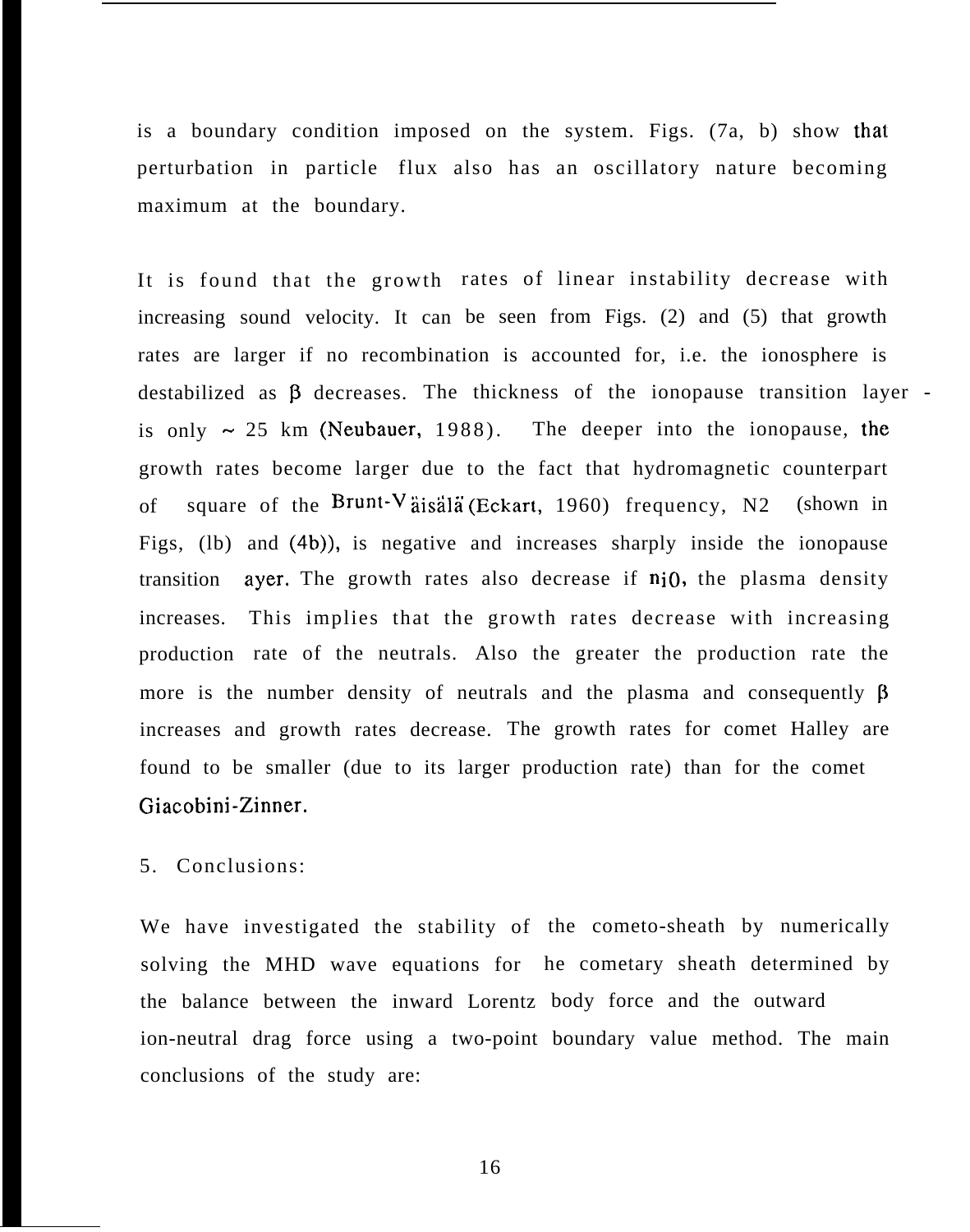1. The magnetic field structure resulting from the balance between the magnetic stresses and the ion-neutral drag force in the cometary ionosphere is unstable to disturbances of wavelengths from 200 km to 11<sup>°</sup>0 km for a cold ionosphere and from 620 km to 650 km for a warm ionosphere. Thus perturbations of wavelengths centered around 600 km are unstable in both the cases.

*2.* Inclusion of plasma pressure in the stability analysis results in the stabilization of the ionosphere except for the wavelength range centered around 600 km.

3. Effects of plasma recombination and pressure are stabilizing but are unable to quench the instability completely. The finite amplitude effects also cannot quench the instability either (Ershkovich and Flammer, 1988). Since  $N^2$ , the square of Brunt-Vaisala frequency  $< 0$  and increases sharply in the ionopause transition layer (25 km thickness), the inner cometosheath remains unstable.

4. It is found that the higher the neutral production rate the lesser is the growth rate for the instability. It is, therefore, conjectured that the inactive comets , say those at 2-3 A.U. from the sun where productivity of neutrals is less are likely to be more unstable.

5. The effect of plasma motion which is about a few km./sec (Balsiger et. al., 1986) and finite conductivity (Eviatar and Goldstein, 1988) play an important role in determining the stability of the cometo-sheath. We have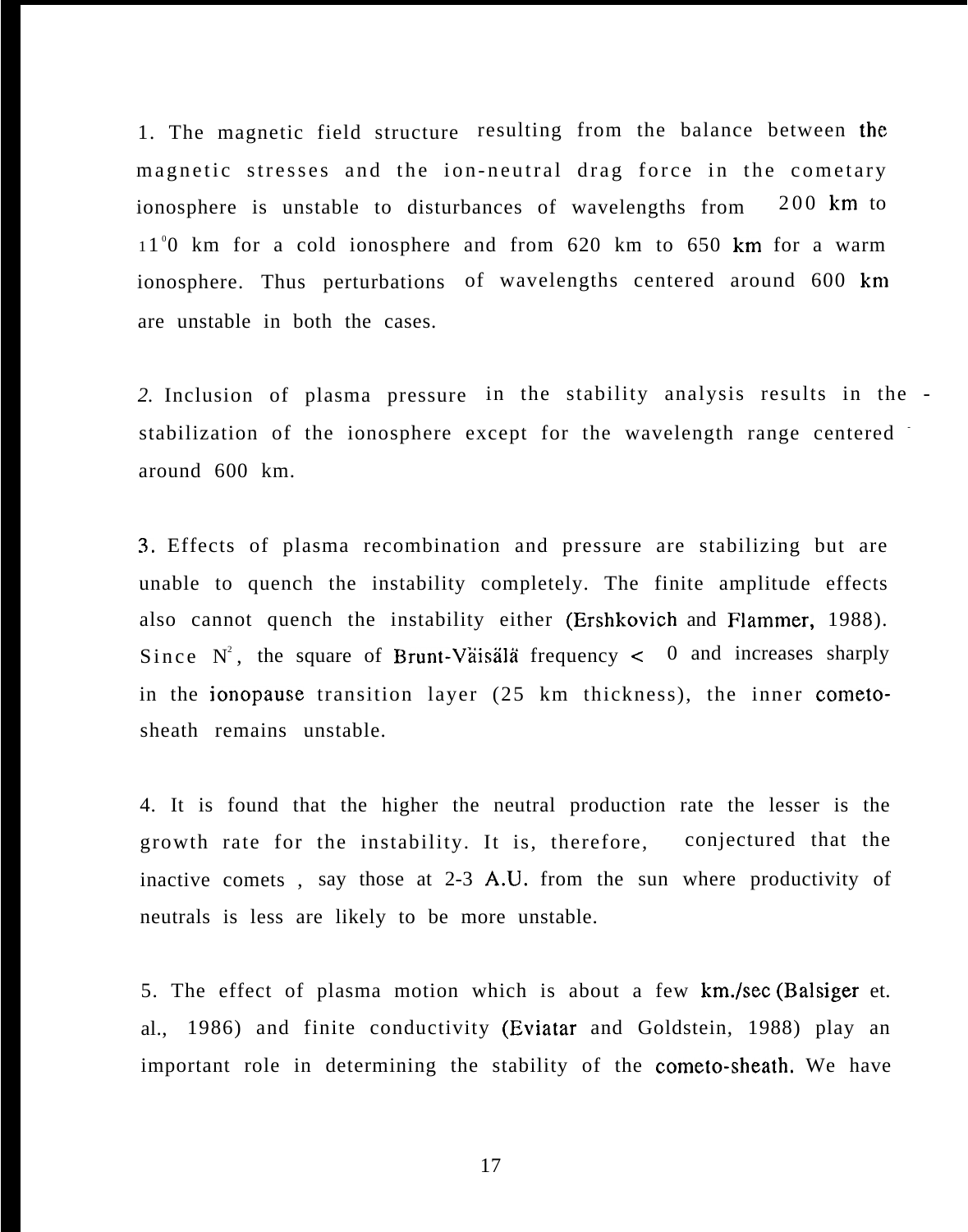obtained the results for the stability of cometo-sheath including plasma motion, resistivity, and plasma pressure which will be reported shortly.

Acknowledgements:

Krishna M. Srivastava acknowledges the support of the Humboldt Foundation, Germany and the Max-Planck Institute for Aeronomy, Lindau, Germany for his stay during Nov.-Dee. 1990, during which this work was initiated. This work was completed during the period Krishna M. Srivstava . held a senior Resident Research Associateship admin'it fered by the National Aeronautics and Space administration through the National Research Council. Useful discussions with Marcia Neugebauer, and Nick Omidi are thankfully acknowledge,

.

References:

Balsiger, H., et al. 1986, Nature, 321, 330.

Brunt, D. 1941, in Physical and Dynamical Meteorology (Cambridge: Cambridge University Press).

Cravens, T. E., and Korosmezey, A. 1986, Planet. Space Sci., 34,961.

Eckart, C. 1960, in Hydrodynamics of Oceans and Atmospheres (New York: Pergamon)

Ershkovich, A. I., and Flammer, K. R. 1988, Ap. J., 328, 967.

Ershkovich, A. I., et al. 1989, *Ap. J.,* 344,932.

Eviatar, A., and Bruce, E. Goldstein 1988, J. Geophys. Res., 93,1759.

Floryan, J. M., and Saric, W. S. 1982, AIAA J. 20, 316

Ip, W.-H., and Axford, W. I. 1982, in Comets, ed. L. L. Wilkening (Tucson: University of Arizona Press), 588.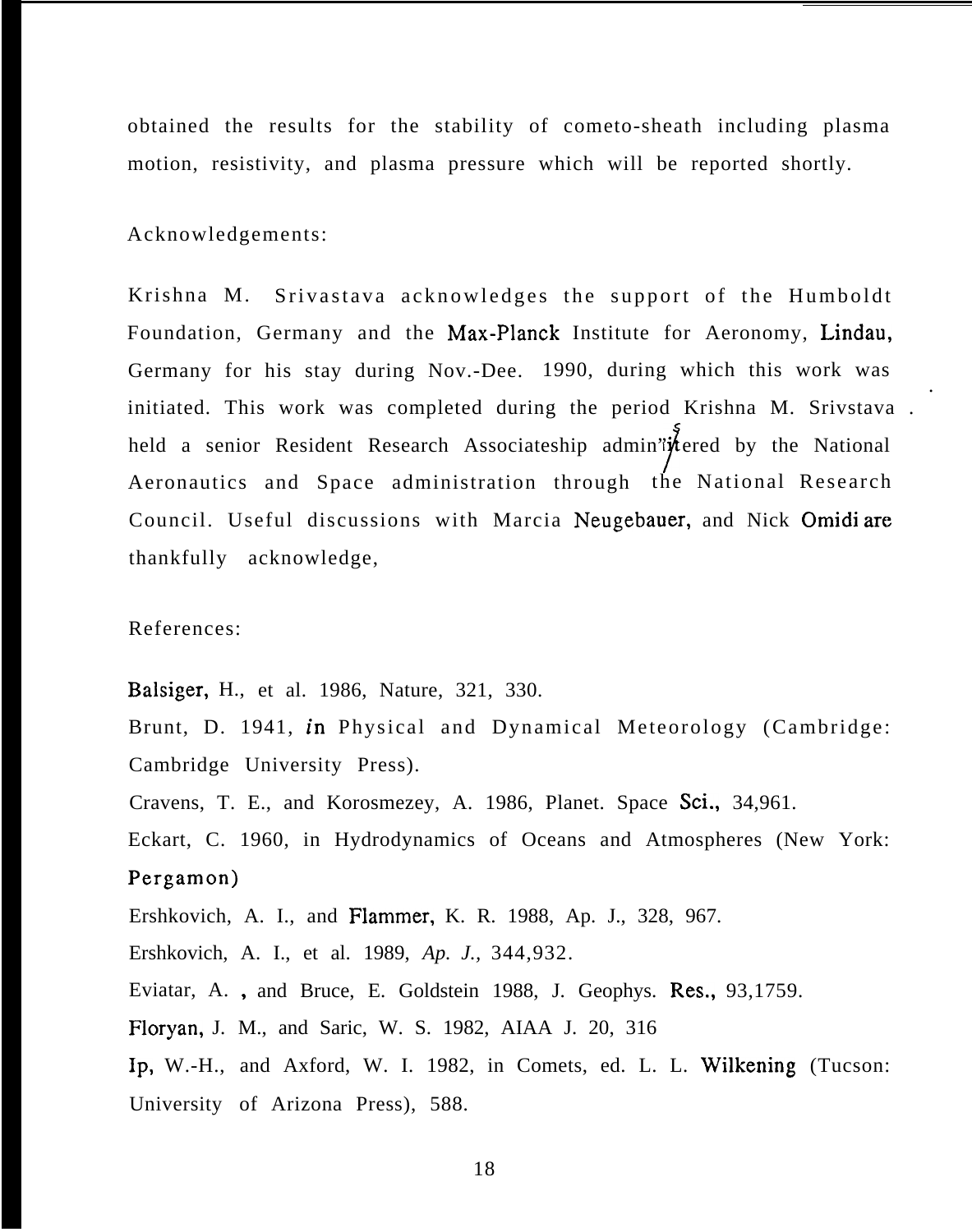-------- -------- . 1987, Nature, 325, 418.

------- -------. 1990, in Physics and Chemistry of Comets, ed. W. F.

Huebner (Springer Verlag, Berlin),

McKenzie, J. F., et al. 1990, Ap. J., 360, 275. -

Mendis, D. A., Houbis, H. L. F., and Marconi, M. L. 1985, Fund. Cosmic Phys., 10, 1.

Nayfeh, A. H. 1981, J. Fluid Mech., 107, 441.

Neubauer, F. M., et al. 1986, Nature, 321, 352.

Scott, M. R., and Watts 1977, SIAM J. Numer. Anal., 14, 40.

Srivastava, Krishna M., and Dallmann, U. 1987, Phys. Fluids, 30, 1005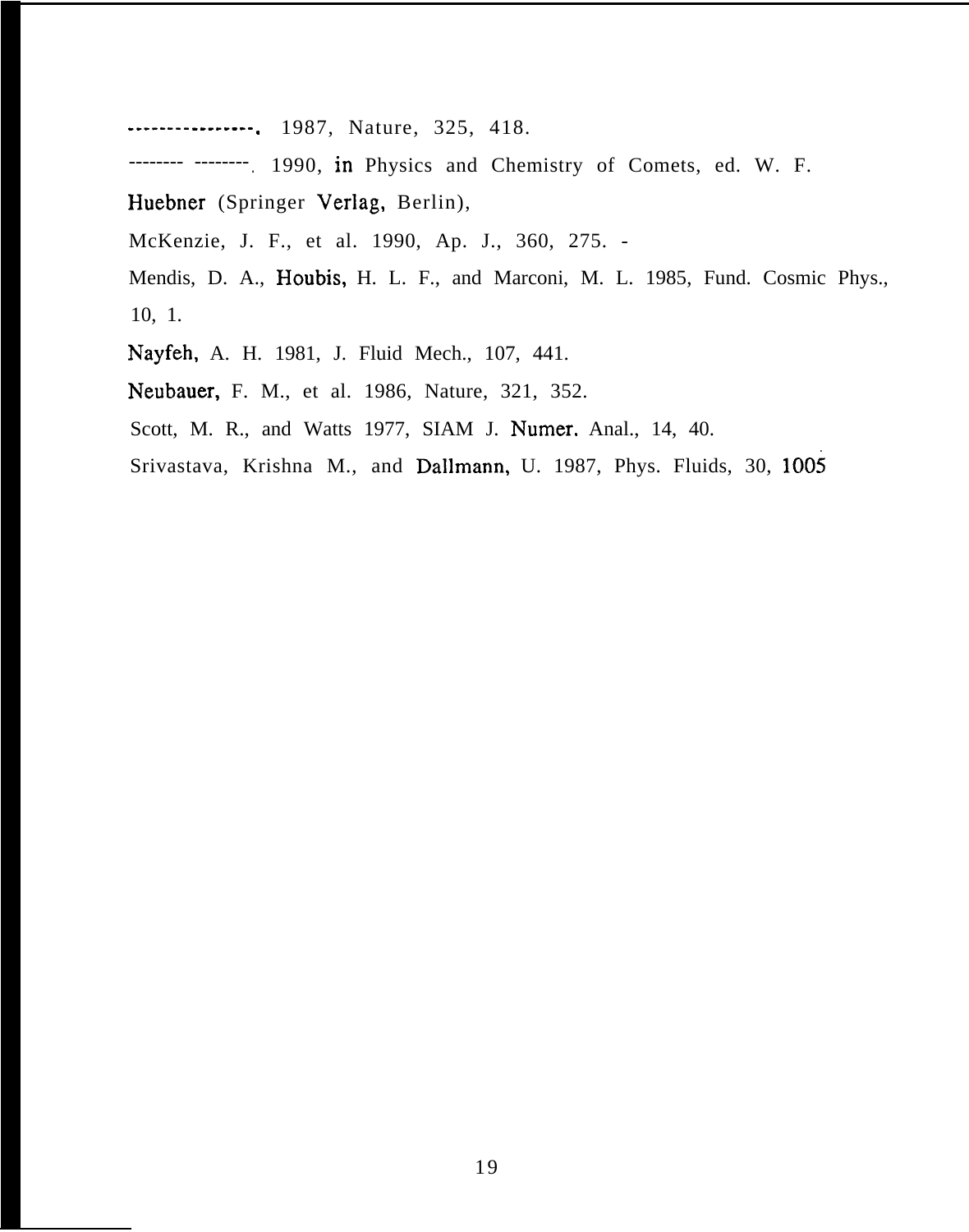Figure Captions:

Fig. 1. shows  $1/V_a^2$  as a function of distance in km from the **ionopause.** Fig. 1a. shows the square of the Brunt-Vaisala frequency as a function of distance from the cavity surface.

Fig. 2. shows growth rates normalized to  $\Omega_1$  against the wave number normalized to L. The top and the second panel refer, respectively, to the ionopause at 4620, 4650. km from the nucleus. The third panel refers to the case for zero recombination rate. The bottom panel  $gives$  growth rates  $\cdot$ for the comet Halley. The top three panels give growth rates for the comet Giacobini-Zinner..

Fig. 3a. shows the perturbation in magnetic pressure for  $k = 0.55, 0.6, 0.7$ and 0.8 as a function of distance from the ionopause layer

Fig. 3b. shows the perturbation in particle flux for k=O.6, 0.7 and 0.8 against distance in km from the ionopause layer

Fig. 4a. shows  $1/\mathrm{Va}^2$  and  $\beta$  modified by plasma pressure as functions of distance in km from the ionopause.

Fig. 4b. shows the square of the Brunt-Väisala frequency and  $\beta$ e (defined in the text) as functions of distance in km from the ionopause.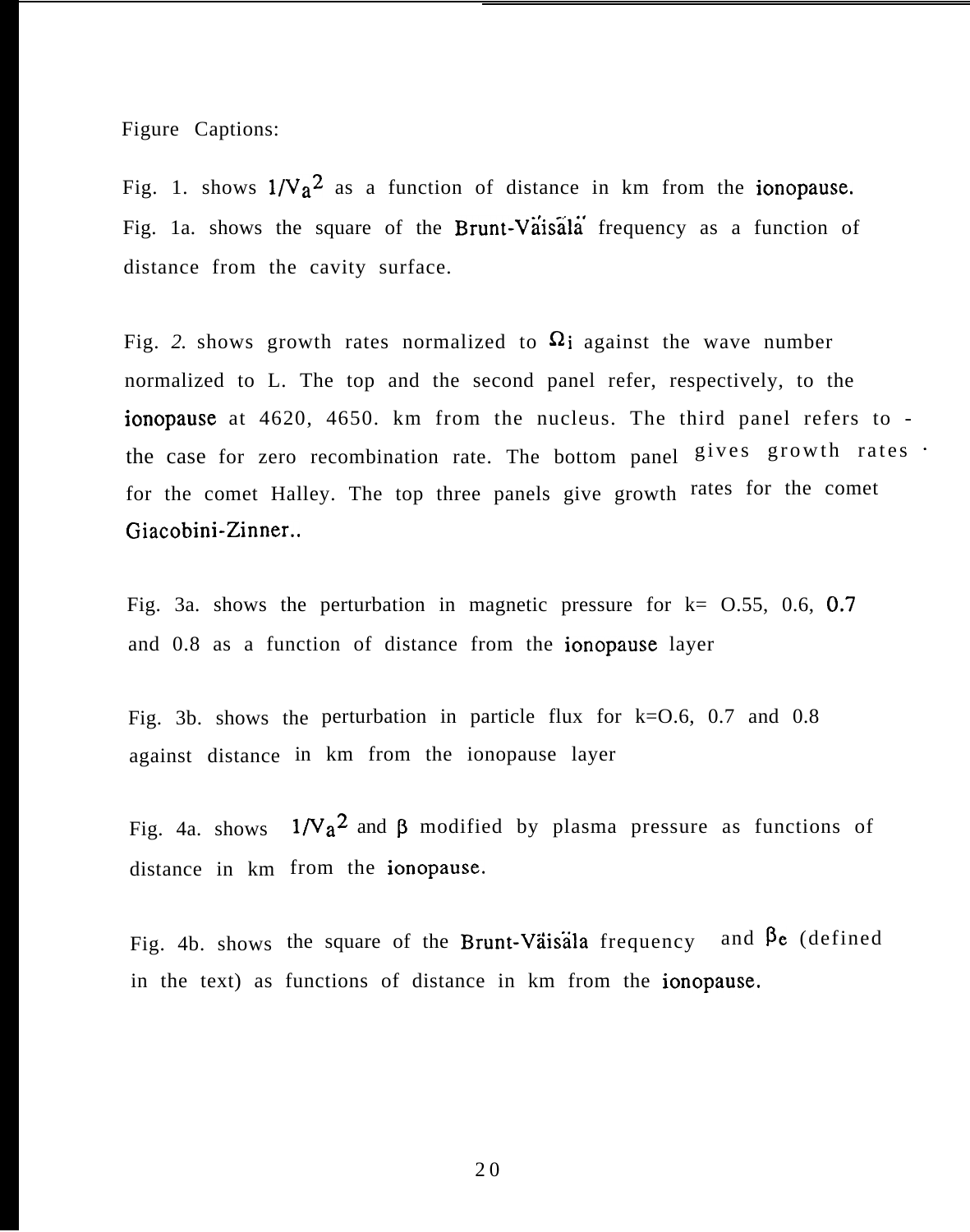Fig. 5. shows growth rates normalized to  $\Omega$  against the wave number normalized to L. The curves labelled 1,2,3, and 4 refer, respectively, to the comet Halley and Giacobini-Zinner for sound velocities equal to  $\sqrt{2}$  and  $\sqrt{3}$  km/s. The curve labelled 5 corresponds to zero recombination rate for the comet Giacobini-Zinner.

Fig. 6a. shows the real part of perturbation in magnetic pressure for k= 0.98, 0.99, 1.0 and 1.01 for sound velocity equal to  $\sqrt{2}$  km/s against distance in km from the ionopause layer

Fig. 6b. shows the imaginary part of perturbation in magnetic pressure for k=0.99, 1.0, 1.01 and 1.014 for sound velocity equal to  $\sqrt{2}$  km/s against distance in km from the ionopause layer

Fig. 7a. shows the real part of perturbation in the particle flux for  $k=$  0.98, 1.0 and 1.01 for sound velocity equal to  $\sqrt{2}$  km/s against distance in km from the ionopause layer

Fig. 7b. shows the imaginary part of perturbation in the particle flux for k=0.98, 0.99 and 1.01 for sound velocity equal to  $\sqrt{2}$  km/s against distance in km from the ionopause layer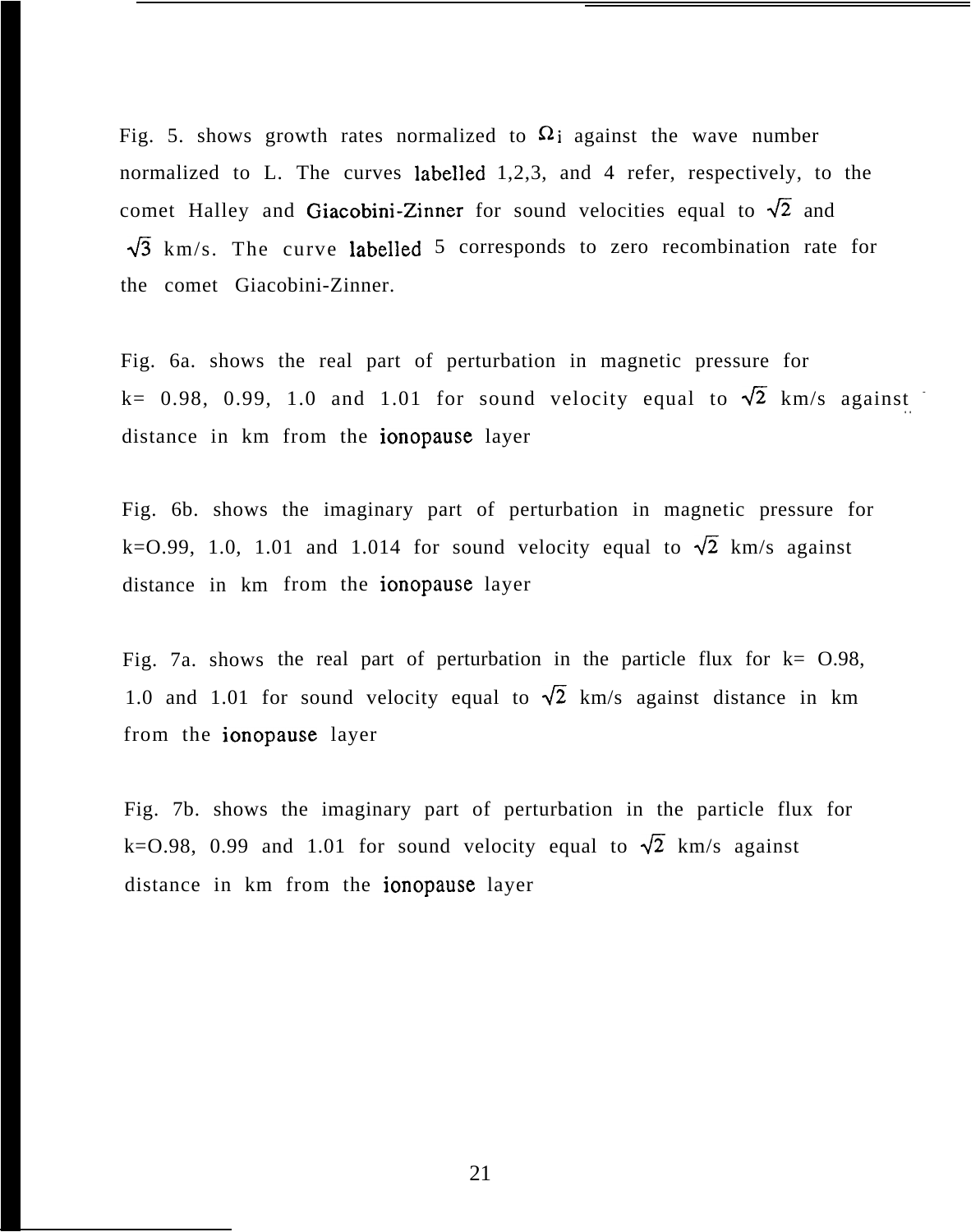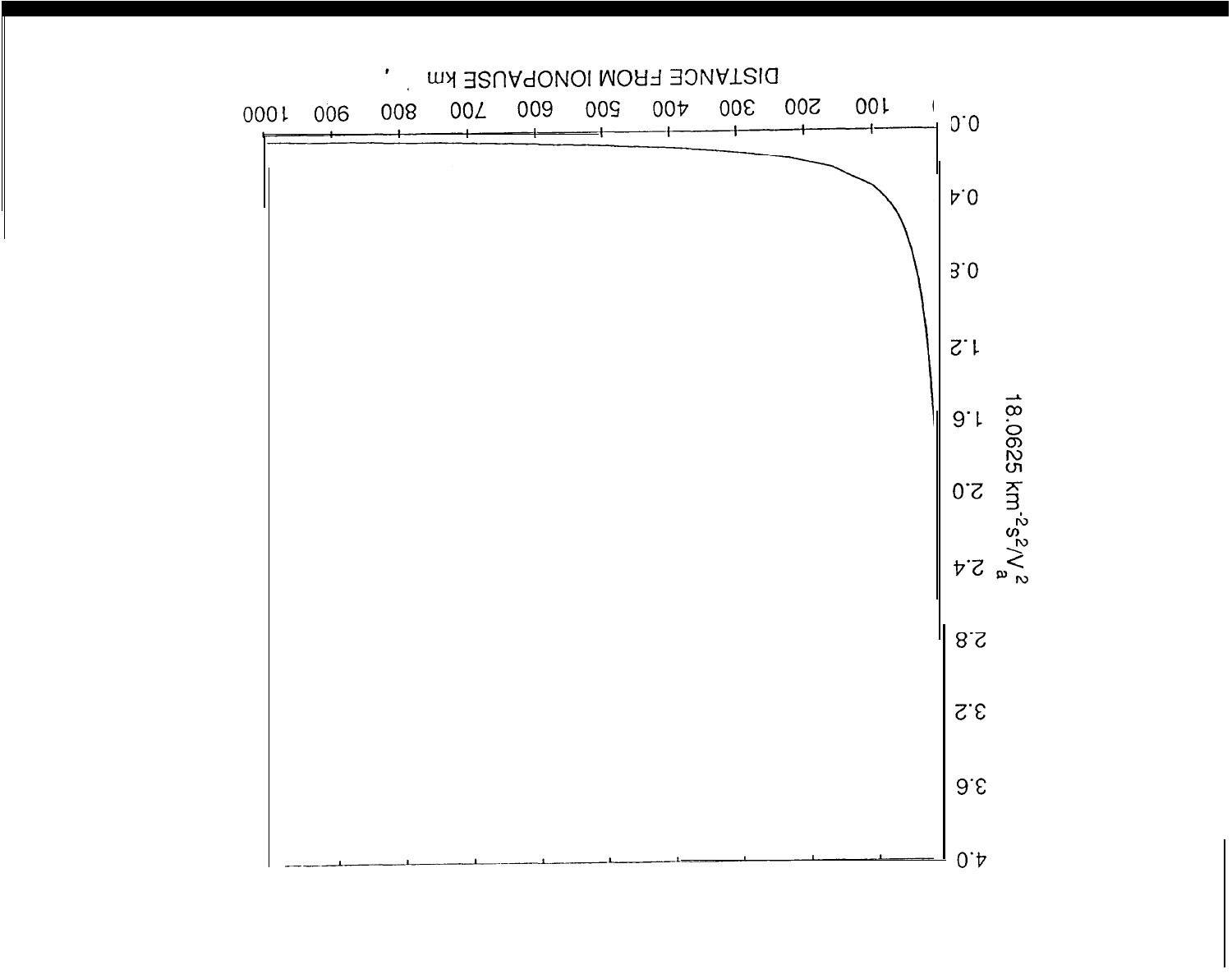

FIGURE 1b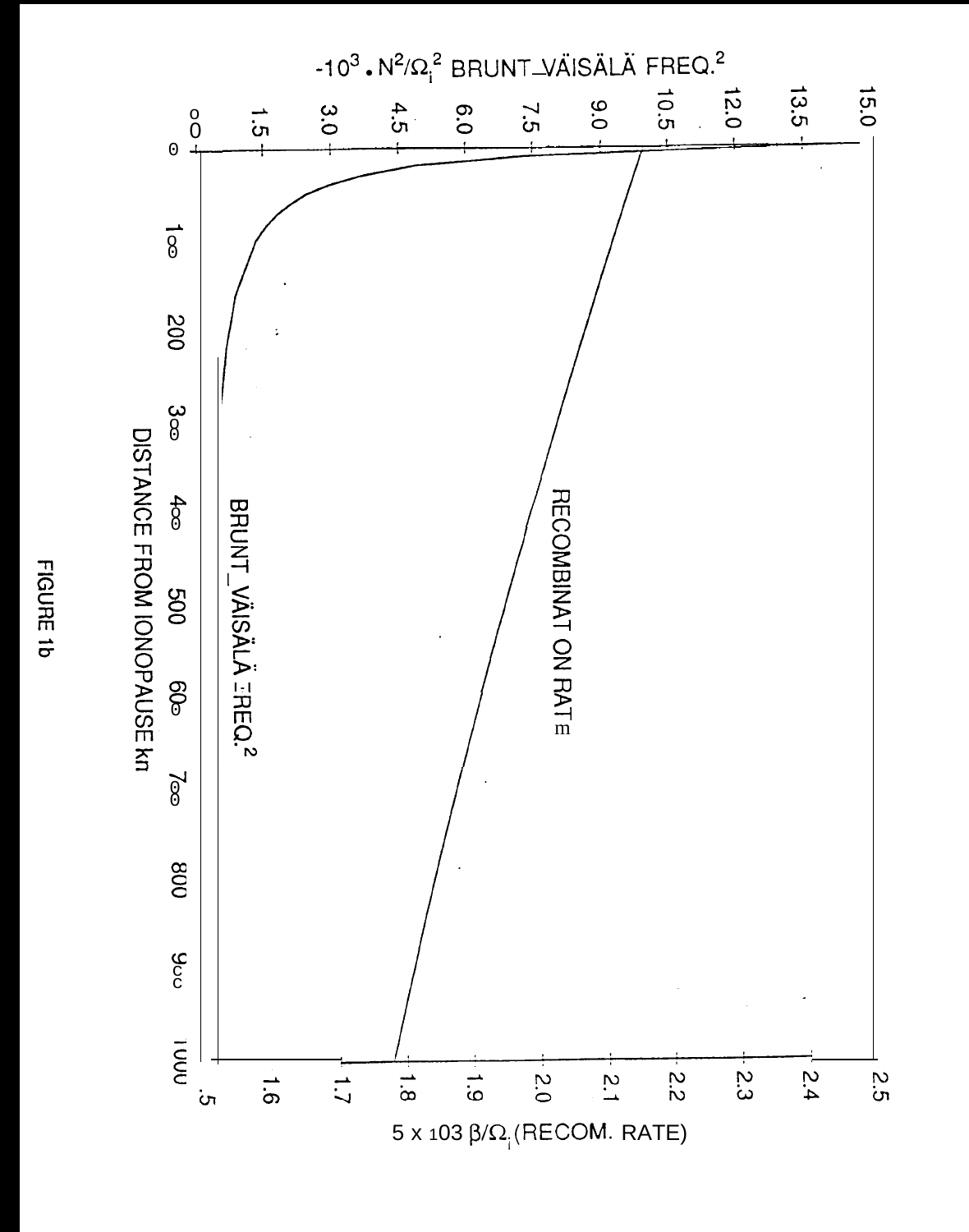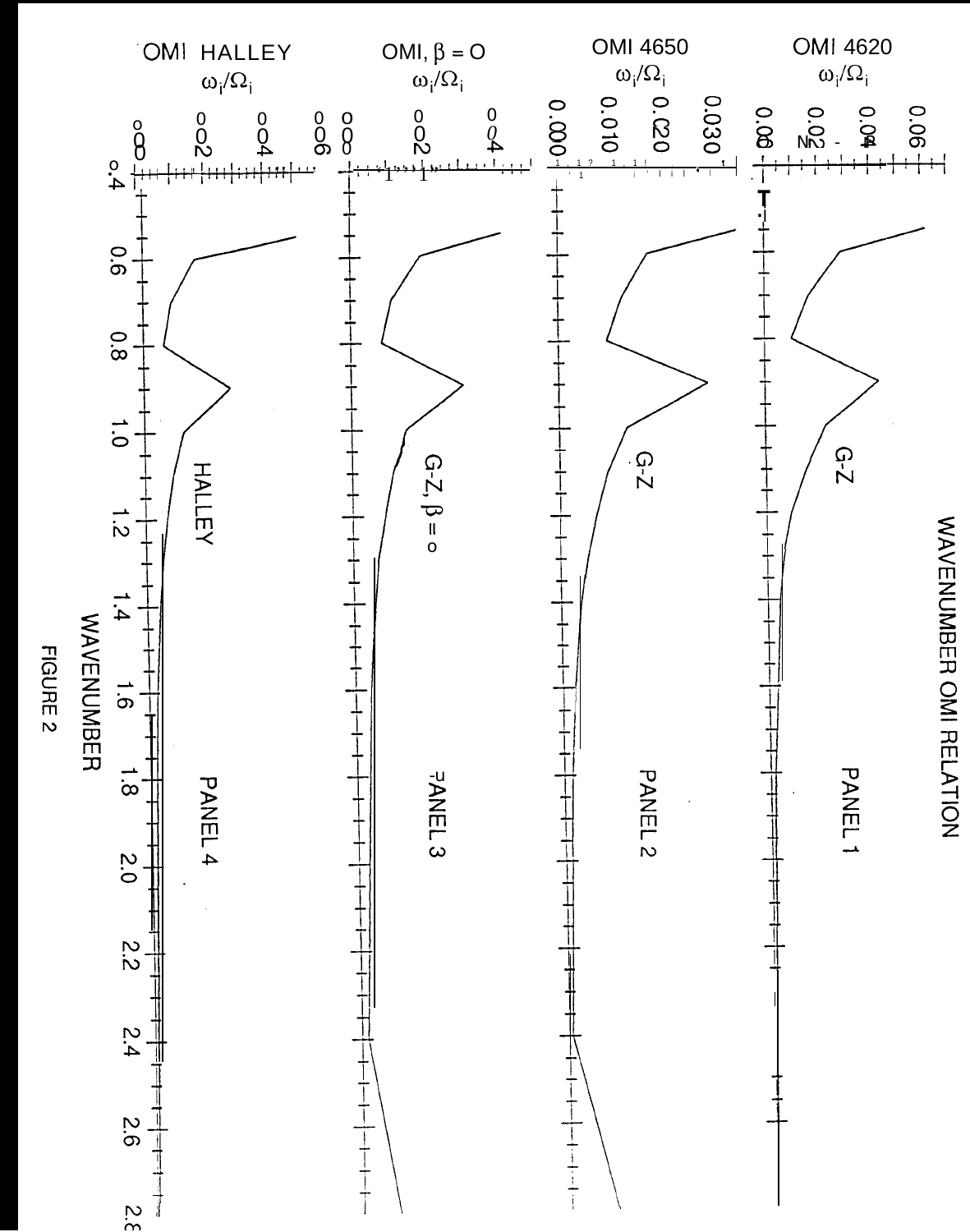

FIGURE 3a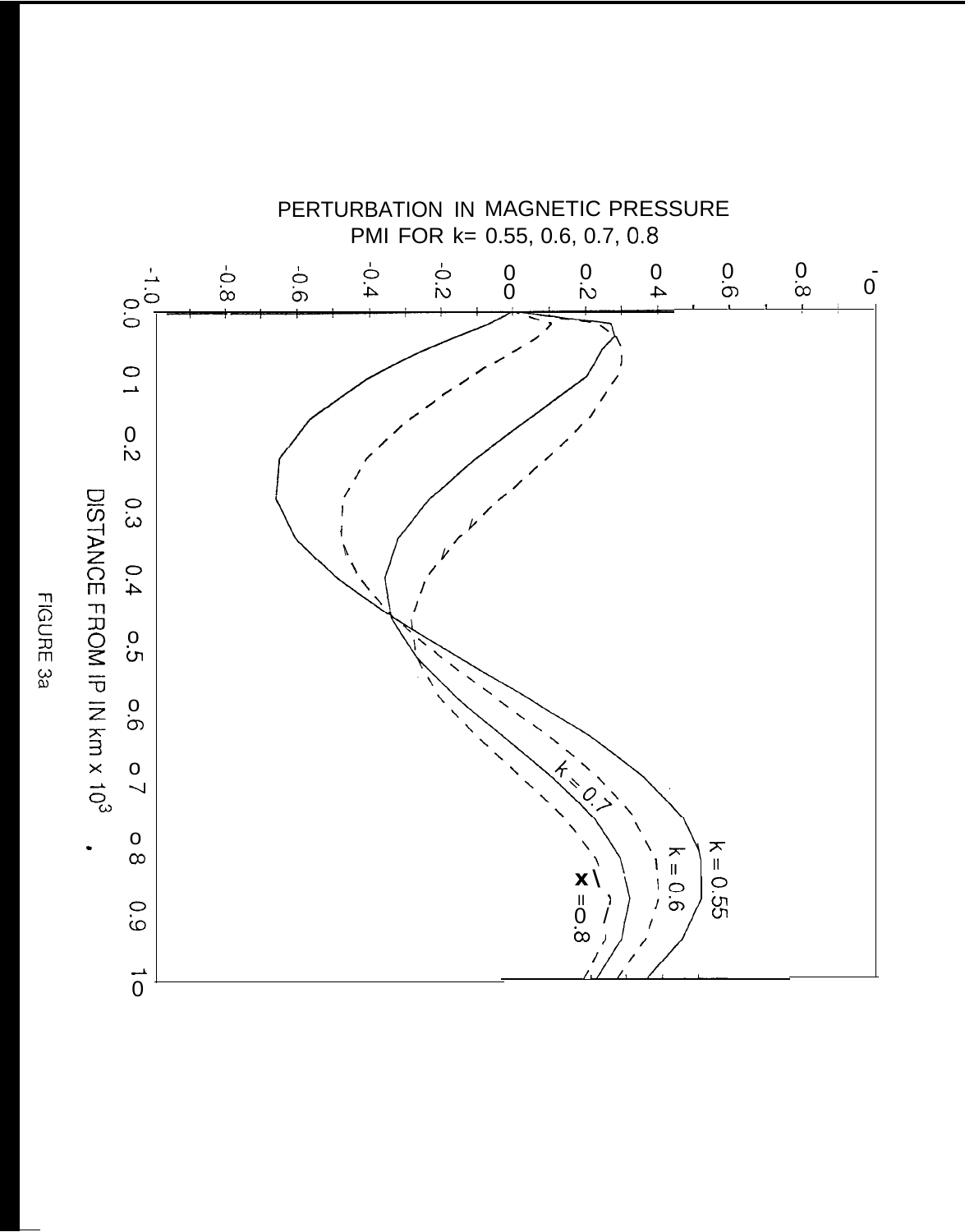

FIGORE 3<sup>-1</sup>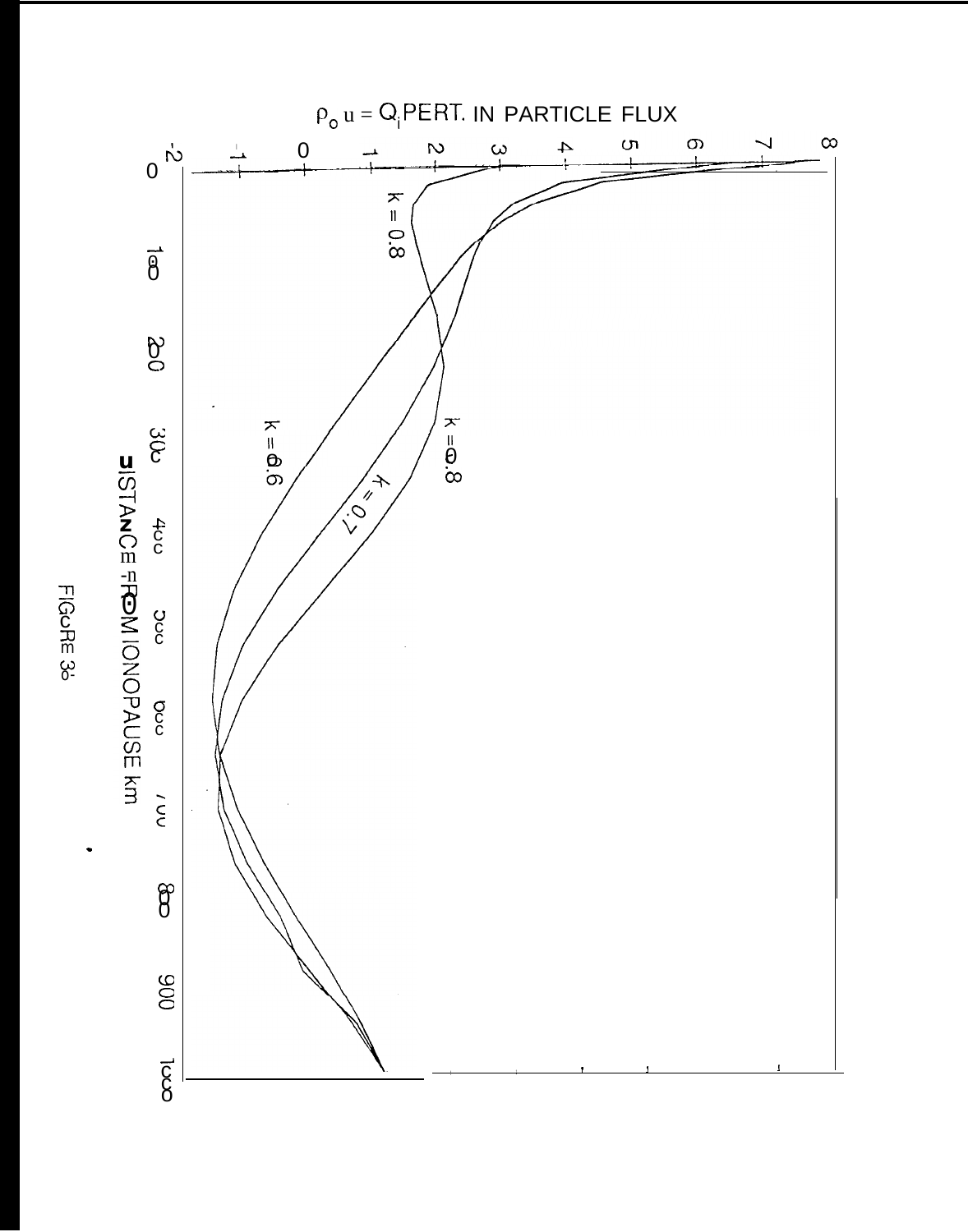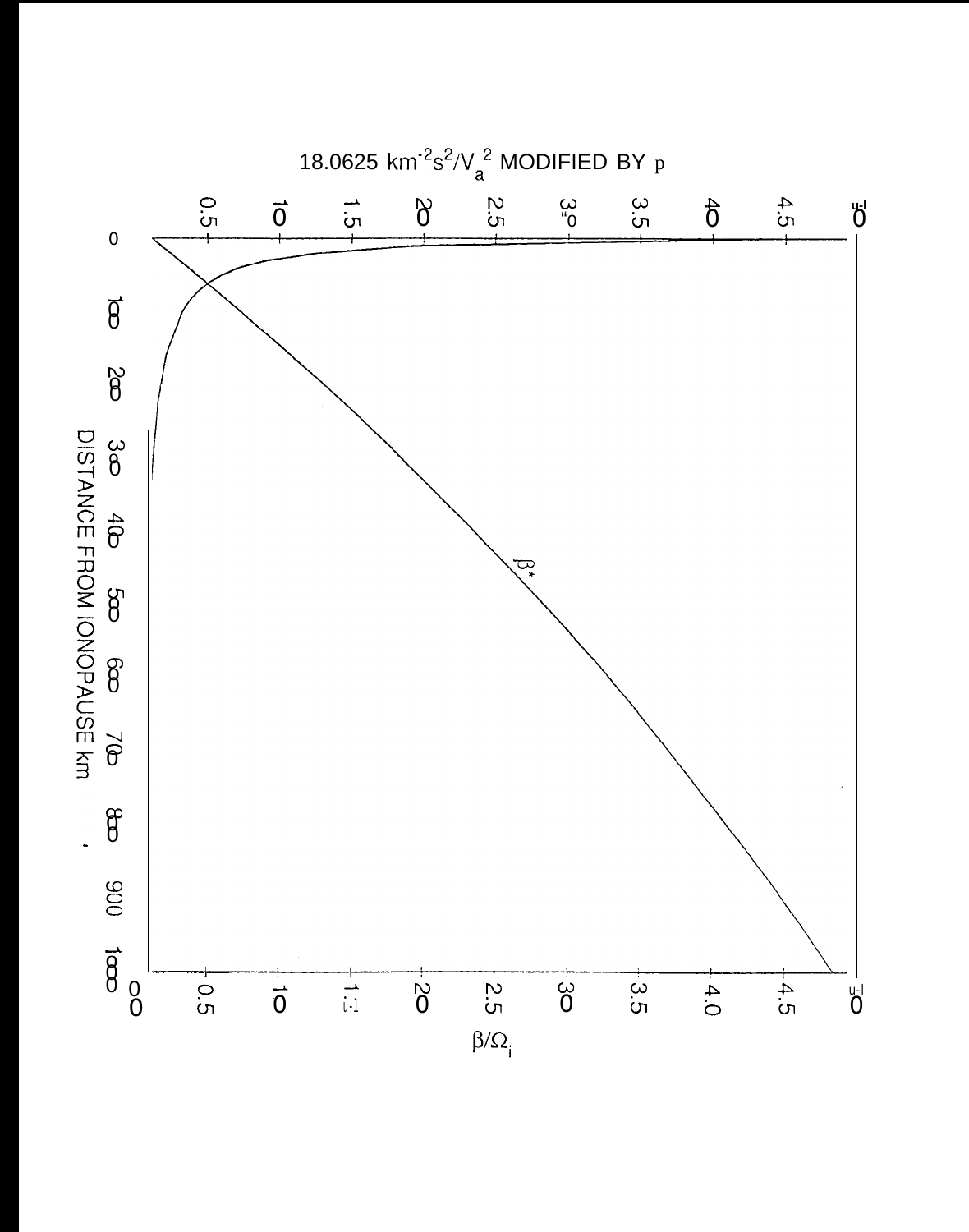

FIGURE 4b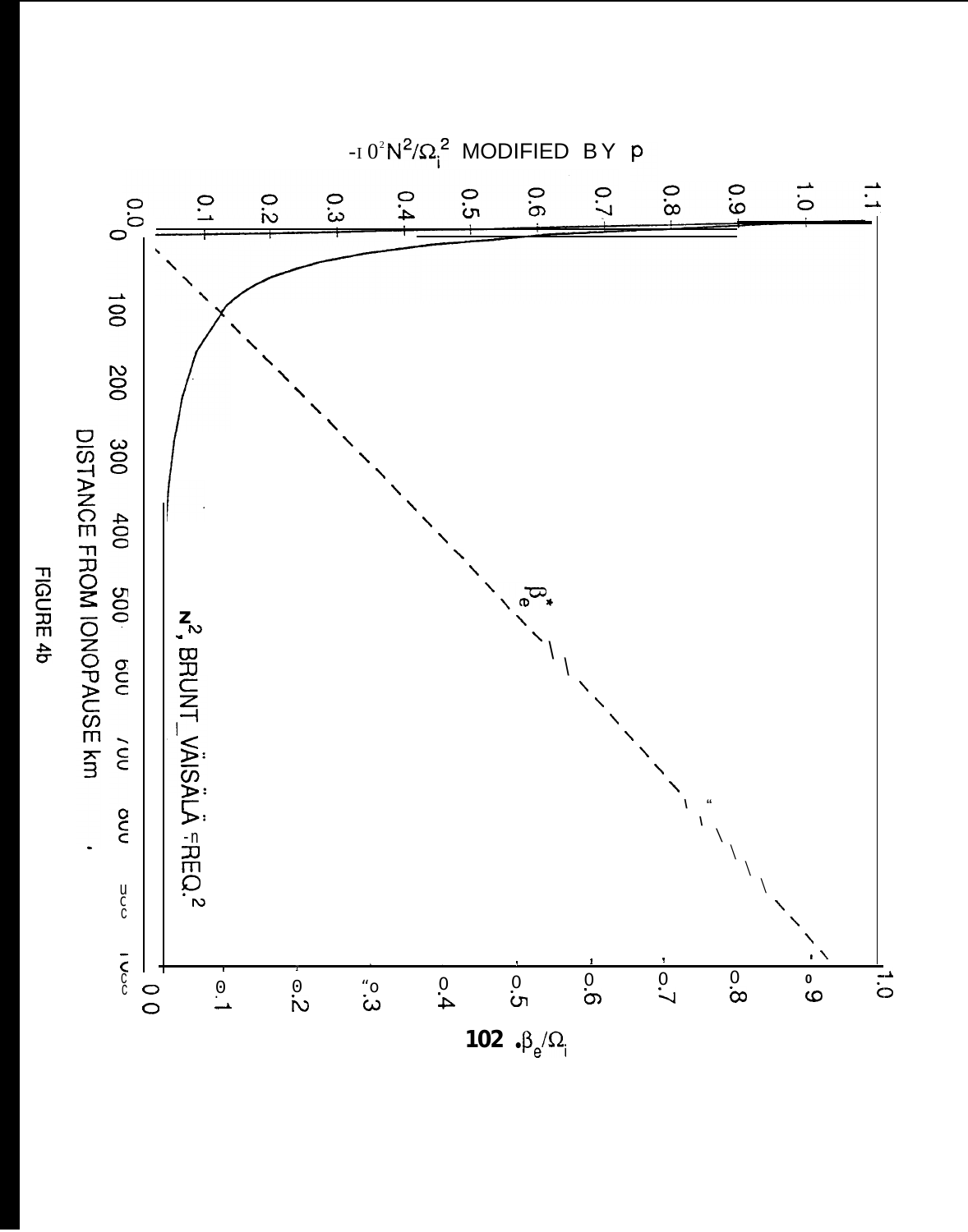

FIGURE 5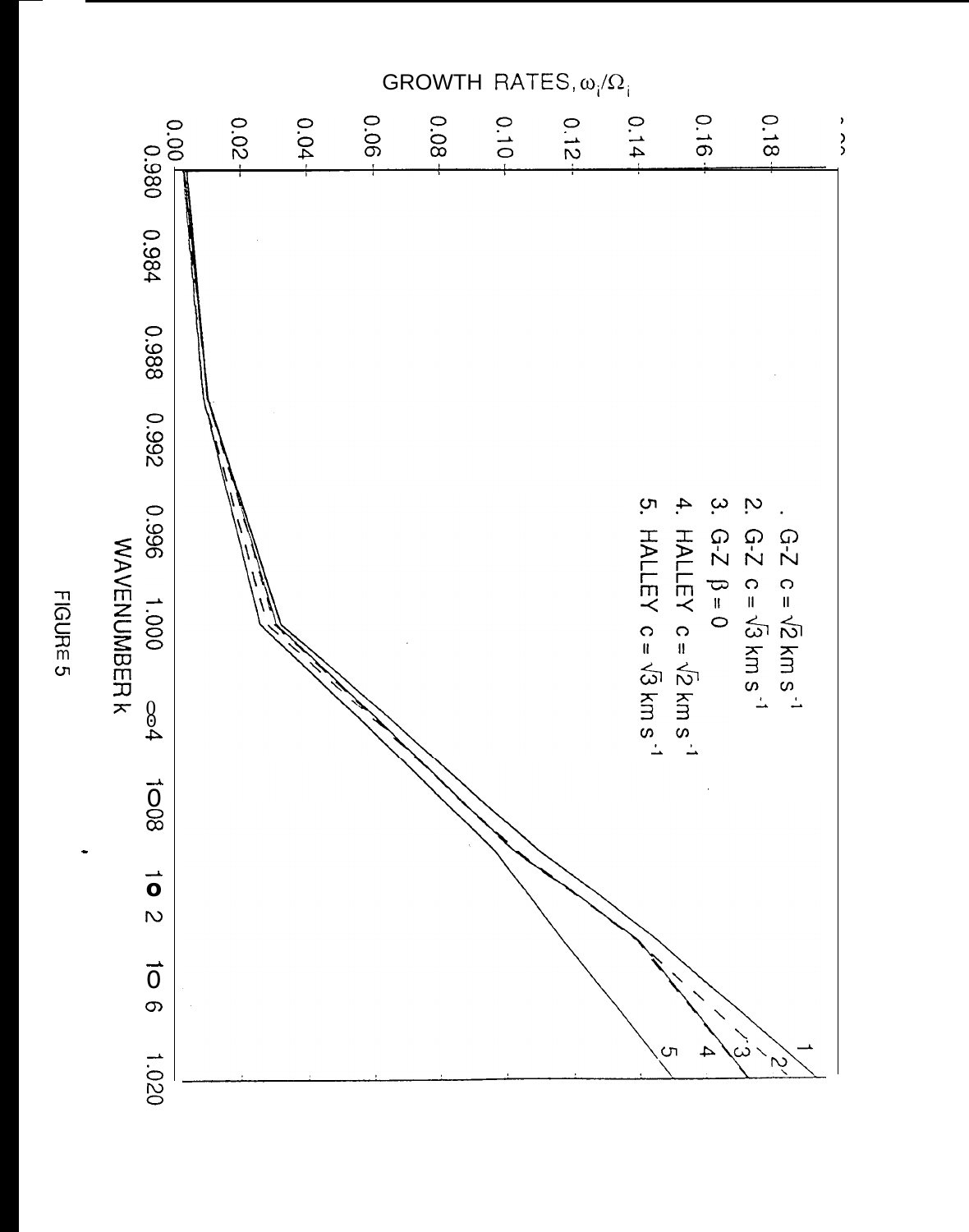

FIGURE 6a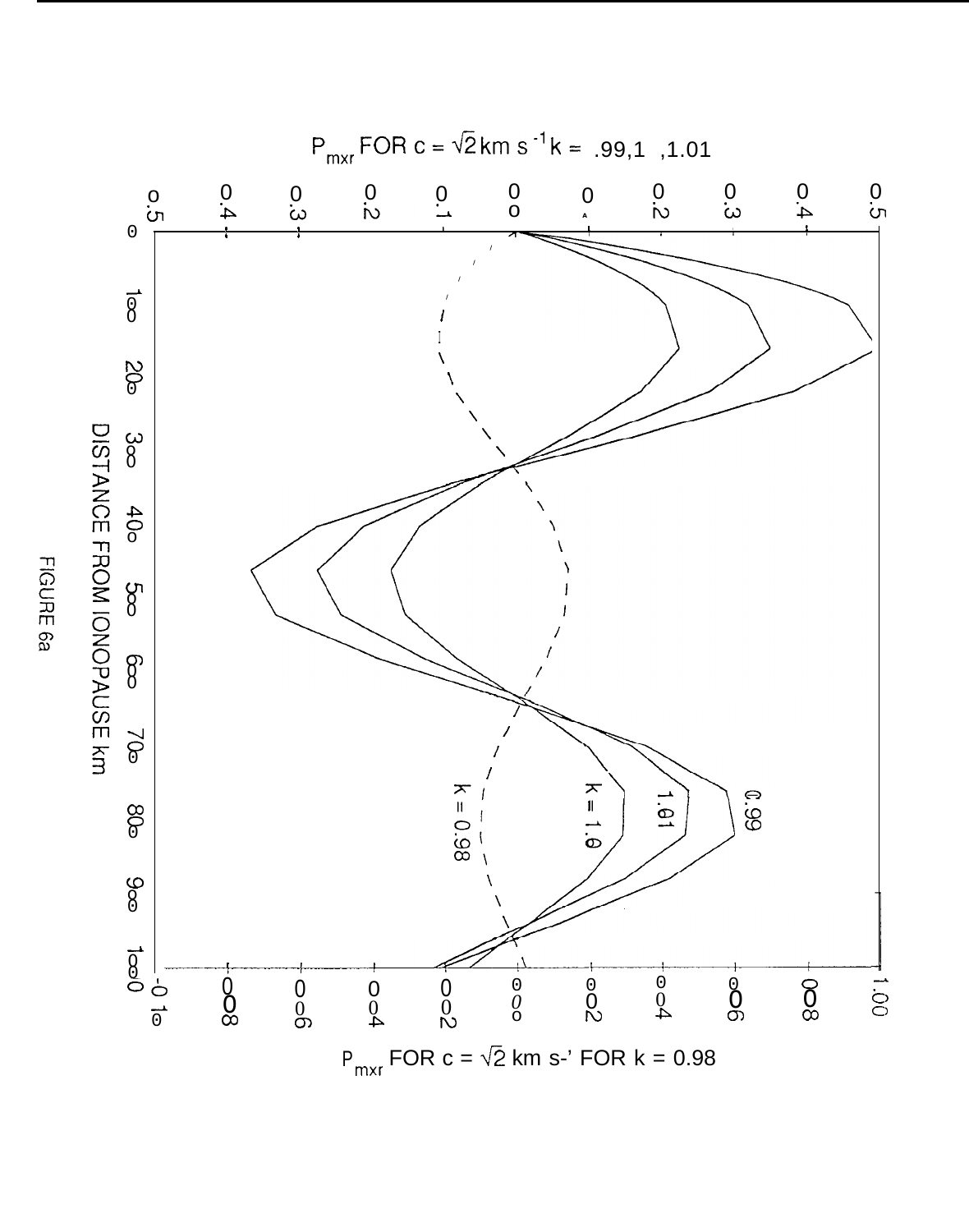

FIGURE 6b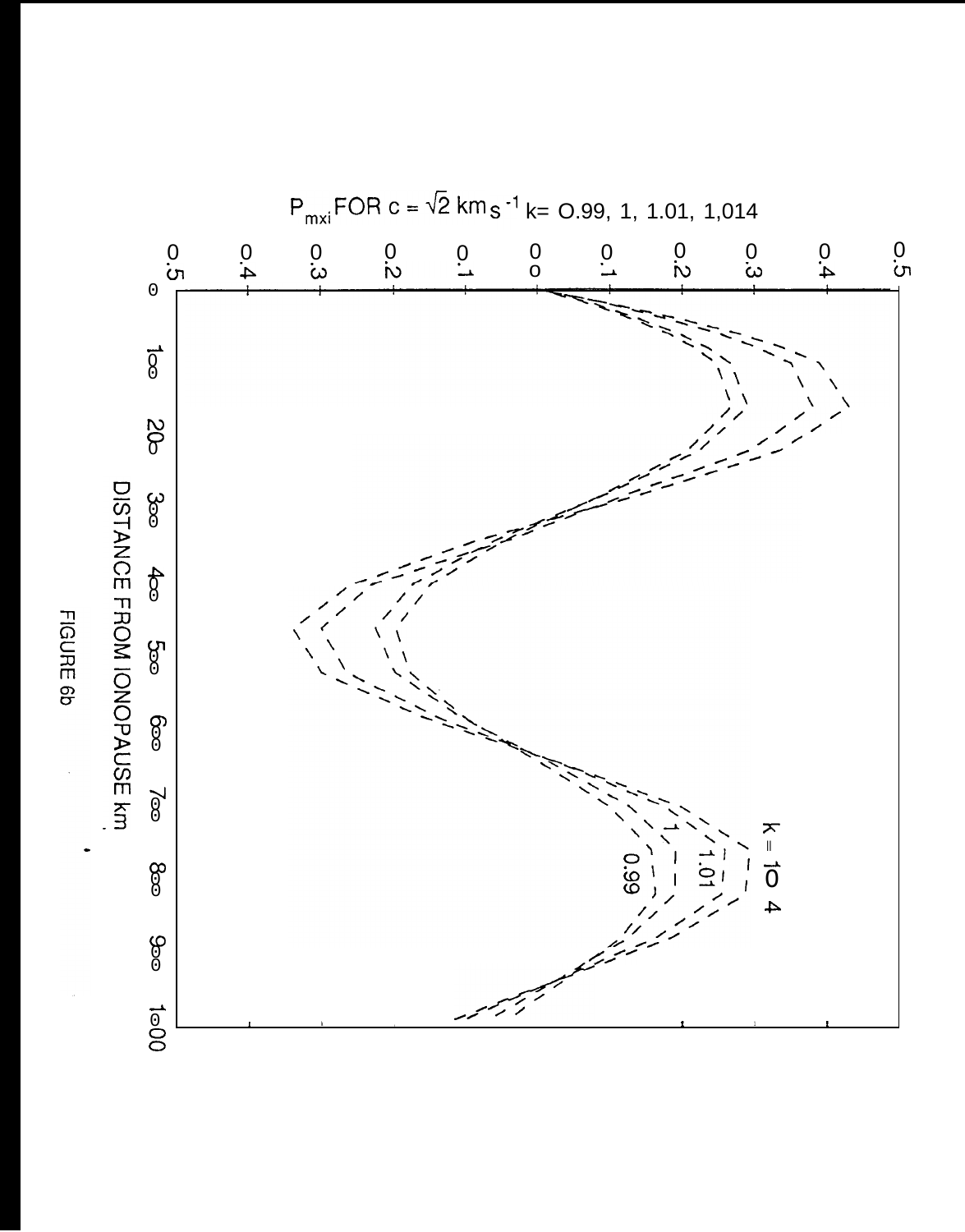# DISTANCE FROM IONOPAUSE km FIGURE 7a